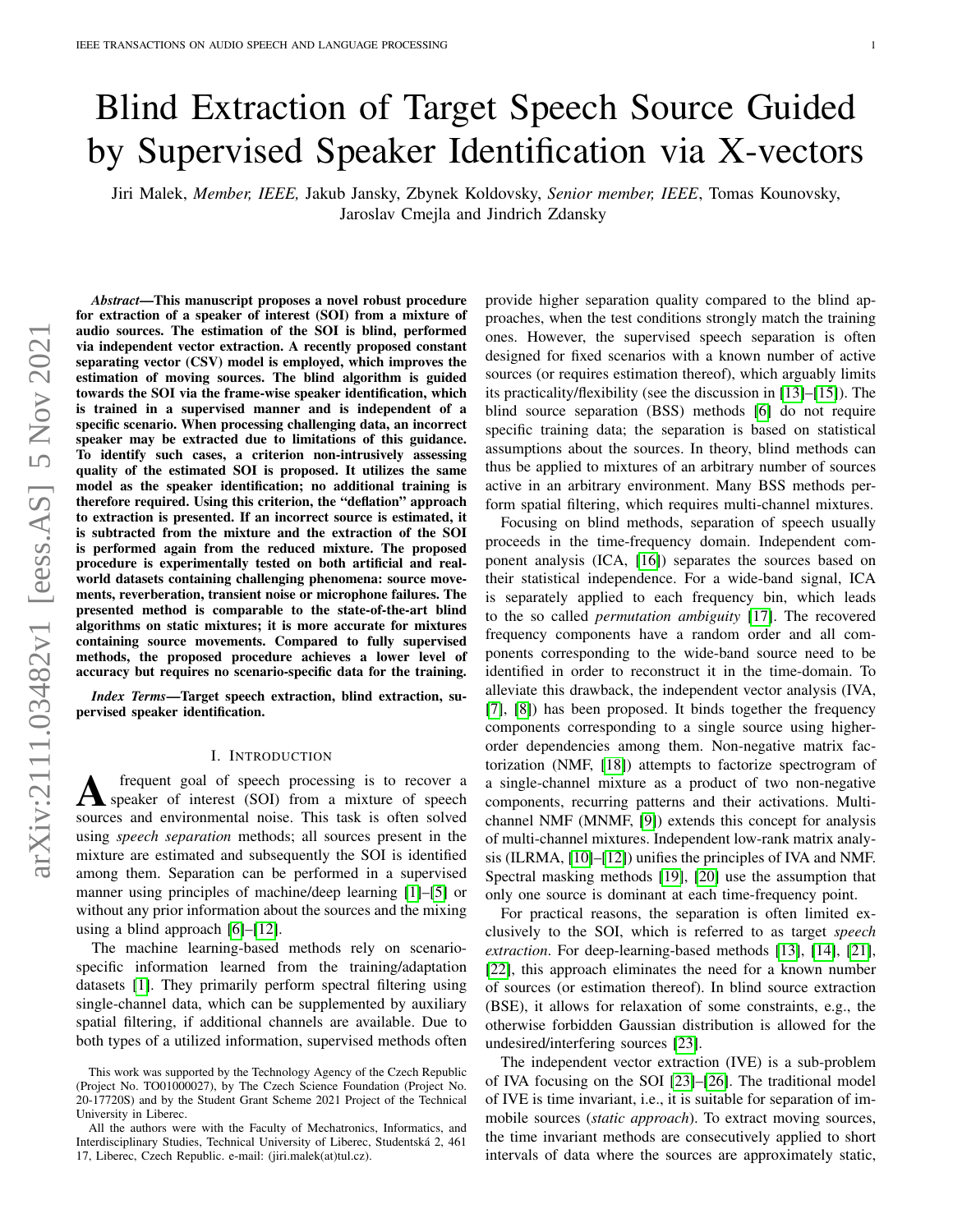and their parameters are recursively updated. The drawback of this *block-wise static approach* [\[27\]](#page-11-8) lies in difficult tuning of the block length and the recursion weight. Recently, an alternative approach based on the constant separating vector (CSV) model [\[28\]](#page-11-9) has been proposed. It allows for changes of mixing parameters within the processed interval of data. Compared to the block-wise static approach, the CSV-based method exploits longer intervals of signals. Consequently, this allows us to achieve a higher extraction accuracy. This higher accuracy was proven theoretically in [\[29\]](#page-11-10) and demonstrated experimentally in [\[30\]](#page-11-11).

By definition, IVE methods extract an arbitrary source. To extract the SOI, an information identifying this source is required. Such information can be provided via a suitable initialization [\[31\]](#page-11-12); such initialization, however, does not guarantee that the method will remain focused on the SOI during updates. Alternatively, the extraction can be limited to a direction containing the SOI via the geometric constraint [\[32\]](#page-11-13), [\[33\]](#page-11-14), which requires a real-time localization for a moving SOI. A practical alternative is to introduce a *pilot signal* based on machine learning principles. This signal is related to the SOI and directs the convergence towards it. Piloting using voice activity detection was proposed for mixtures containing a single speaker in [\[34\]](#page-11-15). For mixtures of multiple speakers, pilots using supervised speaker identification [\[35\]](#page-11-16), [\[36\]](#page-11-17) via embeddings were proposed in [\[27\]](#page-11-8).

Speaker embeddings are Deep-Neural-Network-based (DNN) features encoding the characteristics of a speaker. Several variants have recently been introduced, differing mainly in the topology of the extracting DNN. Embeddings derived from fully-connected feed-forward DNN were proposed in [\[37\]](#page-11-18). Approaches utilizing the context of the data via recursive long short-term memory (LSTM) networks were presented in [\[38\]](#page-11-19). The recursive modeling allows for more precise classification, however, the training is data-demanding and time-consuming.

To alleviate those demands, non-recursive topologies capturing the context have been proposed, such as time-delayed neural networks [\[39\]](#page-11-20) (TDNN) or feed-forward sequential memory networks [\[40\]](#page-11-21) (FSMN). The "context layers" within these networks process a set of frames (or feature vectors produced by their previous layer) centered around the current frame. The processing of the context significantly increases the number of learnable parameters. To reduce this number, TDNN sub-samples the set of frames, because the neighboring ones are assumed to be correlated. In contrast, FSMN weights all frames at an input of a layer by a trainable matrix and performs mean time-pooling. Thus FSMN can be seen as a generalization of TDNN in which the importance of frames is learned during training rather than selected during design.

This manuscript proposes a novel method for the extraction of SOI from realistic mixtures. The core of the method is an IVE algorithm endowed with the CSV mixing model. It focuses on the SOI using piloting based on the frame-wise speaker identification, similar to our previous works [\[27\]](#page-11-8), [\[30\]](#page-11-11). An improvement for piloting is proposed by incorporation of a non-intrusive criterion for assessment of the extraction performance. The assessment allows for detection of the cases in which an incorrect source is being extracted. These cases are treated by applying the deflation approach: the unwanted source is subtracted from the mixture, and the extraction is attempted again. This cycle continues until the SOI is estimated. The pilot signal as well as the criterion share the same pretrained FSMN model, which is fully independent of the extraction scenario. The proposed method is thus applicable to a wide variety of realistic mixtures without any additional adaptations. In comparison to our previous works, the properties and limitations of piloting are discussed in greater detail and experimentally demonstrated. The proposed extractor is verified using two widely analyzed datasets (CHiME-4 [\[41\]](#page-11-22), the spatialized version of wsj0-2mix [\[2\]](#page-10-12)) and an ad-hoc dataset featuring source movements. The benefits of deflation are demonstrated and the achieved results are compared to the state-of-the-art deep-learning-based and blind methods.

This article is organized as follows. The blind extraction algorithm is described in Section [II-B.](#page-2-0) Section [II-C](#page-2-1) provides the principles of piloting. The non-intrusive criterion for assessment of extraction quality is proposed in Section [II-D.](#page-4-0) The deflation is presented in Section [II-E.](#page-4-1) The proposed method is experimentally evaluated in Section [III,](#page-5-0) while Section [IV](#page-10-13) concludes the manuscript.

#### II. ALGORITHM DESCRIPTION

# *A. Problem definition*

A time varying mixture of  $d$  original signals observed by  $d$  microphones can, in the short-time frequency domain, be approximated by the mixing model

$$
\mathbf{x}_{\ell}^{k} = \mathbf{A}_{\ell}^{k} \mathbf{y}_{\ell}^{k},\tag{1}
$$

where  $k = 1, \ldots, K$  is the frequency and  $\ell = 1, \ldots, L$  is the frame index,  $y_\ell^k$  and  $x_\ell^k$  denote the original and mixed signals, respectively and  $A_{\ell}^{k}$  denotes the mixing matrix. For practical reasons, it is often assumed that the mixing is approximately static over a small number of subsequent frames. Let this interval be referred to as *block* in this manuscript. The mixture is thus divided into  $t = 1, \ldots, T$  equally long blocks of  $\ell_t = 1, \dots, L_T$  frames, with a block-constant mixing matrix  $A_t^k$ . The mixing model for this *block-wise static* approach [\[27\]](#page-11-8) is given by

<span id="page-1-0"></span>
$$
\mathbf{x}_{\ell_t}^k = \mathbf{A}_t^k \mathbf{y}_{\ell_t}^k \qquad \text{for } t = 1, \dots, T. \tag{2}
$$

Note that this model becomes fully static when  $T = 1$  or maximally time-varying if  $T = L$ .

In IVA, a complete de-mixing matrix  $W_t^k$  is sought such that it fulfills  $\mathbf{W}_t^k \mathbf{x}_{\ell_t}^k \ = \ \mathbf{W}_t^k \mathbf{A}_t^k \mathbf{y}_{\ell_t}^k \ = \ \hat{\mathbf{y}}_{\ell_t}^k \ \approx \ \mathbf{y}_{\ell_t}^k, \ \text{i.e.,} \ \text{it}$ recovers all the sources present in the mixture. In contrast, IVE seeks only one row of  $\mathbf{W}_t^k$ , denoted by  $\mathbf{w}_t^k$ , such that it specifically extracts the SOI. Without any loss on generality, let the SOI be the first signal in  $y_{\ell_t}^k$  and  $A_t^k$  be partitioned as  $A_t^k = \begin{bmatrix} a_t^k & Q_t^k \end{bmatrix}$ . Then, the equation [\(2\)](#page-1-0) can be expressed in the form

$$
\mathbf{x}_{\ell_t}^k = \begin{bmatrix} \mathbf{a}_t^k & \mathbf{Q}_t^k \end{bmatrix} \begin{bmatrix} s_{\ell_t}^k \\ \mathbf{z}_{\ell_t}^k \end{bmatrix},\tag{3}
$$

where  $s_{\ell_t}^k$  represents the SOI and  $\mathbf{z}_{\ell_t}^k$  are the other  $d-1$ signals in the mixture. Subsequently,  $\mathbf{W}_t^k$  can be partitioned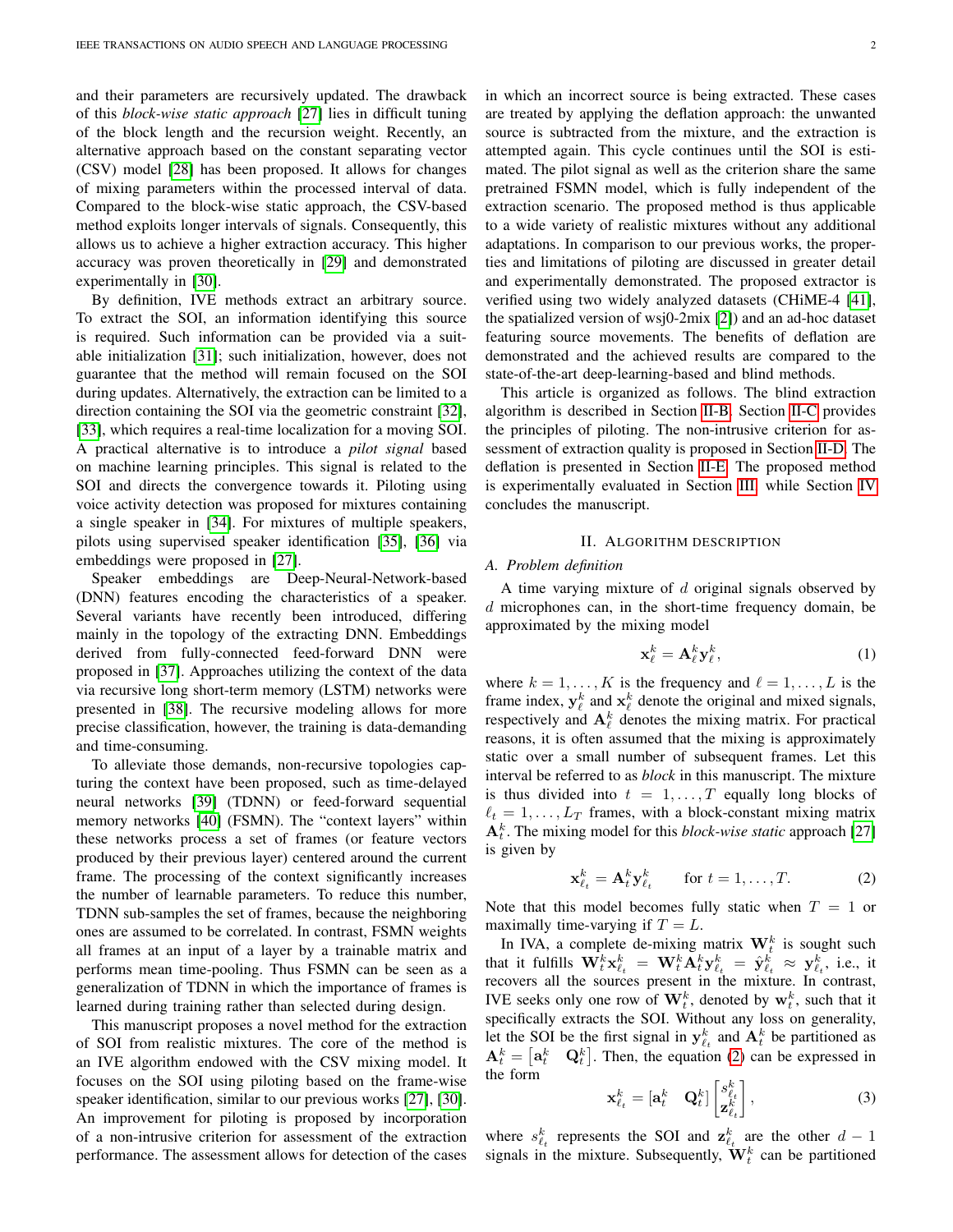as  $[\mathbf{w}_t^k \quad (\mathbf{B}_t^k)^H]^H$ , where,  $\mathbf{B}_t^k$  is called a *blocking matrix* and  $\cdot$ <sup>H</sup> denotes conjugate transpose.

## <span id="page-2-0"></span>*B. Blind extraction: CSV-AuxIVE algorithm*

The extraction part of the proposed procedure is a blind algorithm based on the CSV mixing model. The algorithm was derived in [\[28\]](#page-11-9); let us overview its most important ideas. The CSV model is based on an assumption that the separating vector  $\mathbf{w}_t^k$  is constant within all T blocks ( $\mathbf{w}_t^k =$  $\mathbf{w}^k$ ,  $t = 1 \dots T$ ). This means that the separating vector obeys  $(\mathbf{w}^k)^H \mathbf{x}_{\ell_t}^k = \hat{s}_{\ell_t}^k \approx s_{\ell_t}^k$  for each block t, where  $\hat{s}_{\ell_t}^k$  is the SOI estimate. The mixing vector  $a_t^k$  and the blocking matrix  $B_t^k$ are still assumed to vary with respect to  $t$ .

The estimation of  $w^k$  stems from the following  $log$ *likelihood function*. Let  $\mathbf{s}_{\ell_t} = [s_{\ell_t}^1 \dots s_{\ell_t}^K]$  be a vector of all frequency components corresponding to the SOI. The elements of  $s_{\ell_t}$  are assumed to be dependent; they thus need to be modeled by a joint pdf  $p_s(\mathbf{s}_{\ell_t})$ . The background signals  $\mathbf{z}_{\ell_t}^1 \dots \mathbf{z}_{\ell_t}^K$ are Gaussian and their frequency components are assumed to be uncorrelated. Consequently, their higher order dependencies are zero and they can be modeled as independent; let their density be denoted  $p_{\mathbf{z}}(\mathbf{z}_{\ell_t}^k)$ . The log-likelihood function is then

$$
\mathcal{L}(\{\mathbf{w}^k\}_k, \{\mathbf{a}_t^k\}_k | \{\mathbf{x}_{\ell_t}^k\}_k) = \log p_s(\{\hat{s}_{\ell_t}^k\}_k) + \sum_{k=1}^K \log p_{\mathbf{z}}(\hat{\mathbf{z}}_{\ell_t}^k) + \log |\det \mathbf{W}_t^k|^2, \quad (4)
$$

where  $\hat{\mathbf{z}}_{\ell_t}^k$  is the estimate of the background signals. The notation  $\{\cdot\}_k$  describes a variable with all values of index  $k, e.g., \{\mathbf{w}^k\}_k = \mathbf{w}^1, \dots, \mathbf{w}^K.$ 

Since the true  $p_s(\mathbf{s}_{\ell_t})$  is unknown, an appropriate surrogate needs to be chosen. It has to take into account that the variance of the SOI potentially changes from block to block. The true values of the variances are unknown as well; they are therefore replaced by their sample-based estimates. Let  $f(\cdot)$  be a pdf of a normalized non-Gaussian random variable, then  $p_s(\mathbf{s}_{\ell_t})$  can be chosen as

$$
p_s(\mathbf{s}_{\ell_t}) \approx f\left(\left\{\frac{s_{\ell_t}^k}{\hat{\sigma}_t^k}\right\}_k\right) \left(\prod_{k=1}^K \hat{\sigma}_t^k\right)^{-2},\tag{5}
$$

where  $\hat{\sigma}_t^k = \sqrt{(\mathbf{w}^k)^H \hat{\mathbf{C}}_t^k \mathbf{w}^k}$  is the sample-based variance,  $\hat{\mathbf{C}}_t^k = \hat{\mathbf{E}}_t[\mathbf{x}_{\ell_t}^k(\mathbf{x}_{\ell_t}^k)^H]$  is the sample-based covariance matrix of the mixture on the tth block and  $\hat{E}_t$  denotes the samplebased expectation over the frames in block t.

Using the assumption that all samples are independently distributed, the log-likelihood function [\(4\)](#page-2-2) can be averaged over all blocks and samples. Following the derivations from [\[28\]](#page-11-9), the *contrast function* is obtained in the form

$$
\mathcal{C}(\{\mathbf{w}^k\}_k, \{\mathbf{a}_t^k\}_{k,t}) =
$$
\n
$$
\frac{1}{T} \sum_{t=1}^T \left\{ \mathbf{E}_t \left[ \log f \left( \left\{ \frac{(\mathbf{w}^k)^H \mathbf{x}_{\ell_t}^k}{\hat{\sigma}_t^k} \right\}_{k} \right) \right] - \sum_{k=1}^K \log(\hat{\sigma}_t^k)^2 - \sum_{k=1}^K \mathbf{E}_t [(\hat{\mathbf{z}}_{\ell_t}^k)^H (\mathbf{\Gamma}_t^k)^{-1} \hat{\mathbf{z}}_{\ell_t}^k] + \log |\det \mathbf{W}_t^k|^2 \right\}, \quad (6)
$$

where  $E_t$  denotes the expectation operator over the frames in block t and  $\Gamma_t^k$  is the covariance matrix of the background signals.

Optimization of [\(6\)](#page-2-3) is performed using the *auxiliary function optimization* technique. The main idea is to replace the nonlinear contrast function with an auxiliary function  $Q(\cdot)$ , which is easier to optimize and retains the same optimal solution. Then the new auxiliary function is alternately optimized in original and auxiliary variables. Let the model density of the SOI be  $f(x) \propto \exp\{-\|x\|\}$ . Then the auxiliary function for [\(6\)](#page-2-3) is obtained in the form

$$
Q\left(\{\mathbf{w}^k, \mathbf{a}_t^k, \mathbf{V}_t^k\}_{k,t}\right) = \frac{1}{T} \sum_{t=1}^T \sum_{k=1}^K \left\{-\frac{1}{2} \frac{(\mathbf{w}^k)^H \mathbf{V}_t^k \mathbf{w}^k}{(\hat{\sigma}_t^k)^2} -\log(\hat{\sigma}_t^k)^2 - \text{E}_t[(\hat{\mathbf{z}}_{\ell_t}^k)^H (\mathbf{\Gamma}_t^k)^{-1} \hat{\mathbf{z}}_{\ell_t}^k] + \log|\det \mathbf{W}_t^k|^2\right\} + R_t,
$$
\n(7)

where

<span id="page-2-6"></span><span id="page-2-4"></span>
$$
\mathbf{V}_t^k = \mathbf{E}_t[\varphi(r_{\ell_t}^k) \cdot \mathbf{x}_{\ell_t}^k(\mathbf{x}_{\ell_t}^k)^H],\tag{8}
$$

 $r_{\ell_t}^k$  are the auxiliary variables,  $R_t$  is a constant independent of  $\mathbf{w}^k$  and  $\varphi(\cdot)$  is a suitable nonlinearity.

<span id="page-2-2"></span>The final *update rules* are obtained by replacing the unknown expectation  $E_t$  by its sample-based counterpart  $\hat{E}_t$  and by optimizing [\(7\)](#page-2-4) alternately in the auxiliary  $(r_{\ell_t}^k, \mathbf{V}_t^k)$  and the original  $(w<sup>k</sup>)$  variables. The update rules are given by:

$$
r_{\ell_t}^k = \sqrt{\sum_{k=1}^K |(\mathbf{w}^k)^H \mathbf{x}_{\ell_t}^k|^2} \quad \text{for all } \ell_t,
$$
 (9)

$$
\mathbf{V}_t^k = \hat{\mathbf{E}}_t \left[ \varphi(r_{\ell_t}^k) \mathbf{x}_{\ell_t}^k (\mathbf{x}_{\ell_t}^k)^H \right],
$$
\n(10)\n
$$
\hat{\mathbf{G}}_k^k - \hat{\mathbf{E}} \left[ \mathbf{x}_k^k (\mathbf{x}_k^k)^H \right].
$$
\n(11)

<span id="page-2-5"></span>
$$
\widehat{\mathbf{C}}_t^k = \widehat{\mathbf{E}}_t \left[ \mathbf{x}_{\ell_t}^k (\mathbf{x}_{\ell_t}^k)^H \right],\tag{11}
$$

$$
\mathbf{a}_t^k = \frac{\hat{\mathbf{C}}_t^k \mathbf{w}^k}{(\mathbf{w}^k)^H \hat{\mathbf{C}}_t^k \mathbf{w}^k},\tag{12}
$$

$$
\hat{\sigma}_{k,t} = \sqrt{(\mathbf{w}^k)^H \hat{\mathbf{C}}_t^k \mathbf{w}^k},\tag{13}
$$

$$
\mathbf{w}^k = \left(\sum_{t=1}^T \frac{\mathbf{V}_t^k}{(\hat{\sigma}_t^k)^2}\right)^{-1} \sum_{t=1}^T \frac{(\mathbf{w}^k)^H \mathbf{V}_t^k \mathbf{w}^k}{(\hat{\sigma}_t^k)^2} \mathbf{a}_t^k, \qquad (14)
$$

where [\(12\)](#page-2-5) is the *orthogonal constraint* (OGC) ensuring mutual orthogonality of  $w^k$  and  $a_t^k$ . A normalization  $w^k$   $\leftarrow$  $\mathbf{w}^k/\sqrt{\sum_{t=1}^T(\mathbf{w}^k)^H\mathbf{V}^k_t\mathbf{w}^k}$  is performed after each iteration to enable stable convergence. Note that for  $T = 1$  the algorithm coincides with the auxiliary function-based static IVE approach from [\[24\]](#page-11-23).

# <span id="page-2-1"></span>*C. Extraction guided towards the SOI: piloting*

<span id="page-2-3"></span>Without any prior information concerning the SOI, CSV-AuxIVE extracts an arbitrary source from the mixture. We introduce the prior information in the form of a pilot signal [\[42\]](#page-11-24) related to the SOI, which directs the convergence towards the SOI. The pilot g is independent of the mixing model parameters and thus does not change the analytic learning rules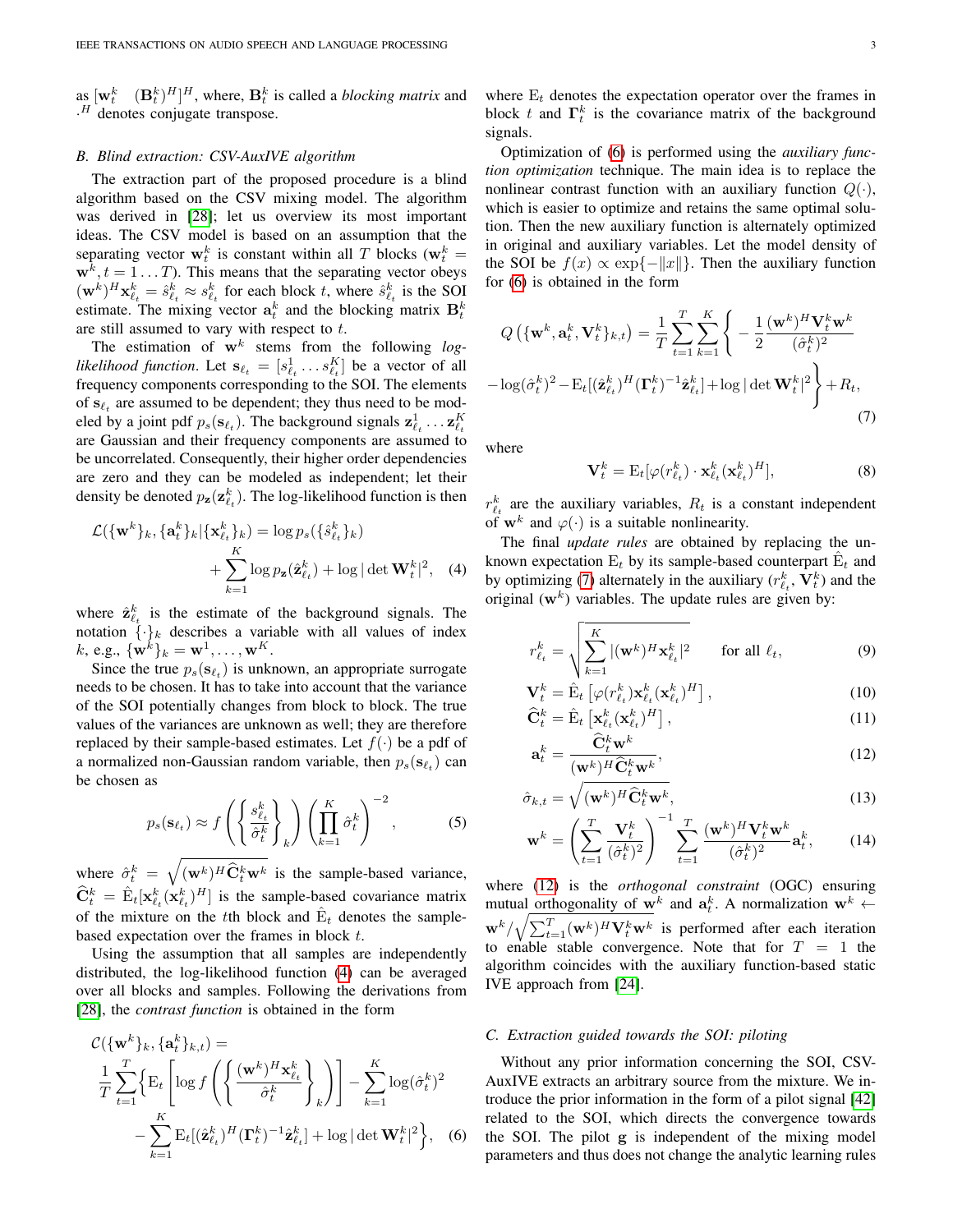of CSV-AuxIVE. The only difference is that the non-linearity  $\varphi(\cdot)$  now depends on g, i.e., the update step in [\(9\)](#page-2-6) changes to

$$
r_{\ell_t}^k = \sqrt{\sum_{k=1}^K |(\mathbf{w}^k)^H \mathbf{x}_{\ell_t}^k|^2 + g_{\ell_t}}.
$$
 (15)

This change stems from the fact that the right-hand side of [\(9\)](#page-2-6) corresponds to a factor that binds together all frequency components belonging to a single source. Through addition of g, the frequency components become also dependent on the SOI. The rest of the CSV-AuxIVE algorithm remains unchanged.

A suitable candidate for g is the mixture in those intervals in which the energy of the other sources is low (the SOI is *dominant*). We propose to compute the pilot signal g for the  $\ell$ th frame (note that g is independent of CSV blocks) as

<span id="page-3-1"></span>
$$
g_{\ell} = \begin{cases} \sum_{k=1}^{K} |x_{\ell}^{k}(1)|^{2} & \text{the SOI is dominant,} \\ 0 & \text{otherwise,} \end{cases}
$$
 (16)

where  $x_{\ell}^{k}(1)$  is the mixture on the first microphone.

Two variants of a pilot signal are considered in this manuscript. 1) The realizable  $g^{XVEC}$ , which is based on principles of the speaker identification via pre-trained embeddings. It is defined in Section [II-C3.](#page-3-0) 2) An *ideal oracle pilot* g ORAC , which is used to analyze the possibilities of piloting. It cannot be used in practice, because it requires the unobservable energies of the sources.  $g^{ORAC}$  is computed using [\(16\)](#page-3-1), where SOI is considered dominant within the  $\ell$ th frame if

$$
\sum_{k=1}^{K} |s_{\ell}^{k}|^{2} > \mu_{\text{ORAC}} \sum_{k=1}^{K} ||\mathbf{z}_{\ell}^{k}||^{2} \text{ and } \sum_{k=1}^{K} |s_{\ell}^{k}|^{2} > \mu_{\text{ENE}}(s),\tag{17}
$$

where  $\mu_{\text{ORAC}}$  is a free parameter reflecting the desired level of dominance and  $\mu_{ENE}(s)$  is a minimum energy, where the SOI is still considered active.

*1) Network topology for embedding extraction, X-vectors:* Our implementation of the embedding network stems from the  $FSMN<sup>1</sup>$  $FSMN<sup>1</sup>$  $FSMN<sup>1</sup>$  architecture [\[40\]](#page-11-21) and is summarized in Table [I.](#page-3-3) Its input consists of a single-channel audio signal sampled at 16 kHz. The input features are 40 filter bank coefficients computed from frames of a length of 400 and a frame-shift of 200 samples. Subsequently, six Context layers are present, i.e., context of frames is weighted by a trainable matrix; mean time-pooling is performed; and a linear transformation is applied. The output of each layer is weighted by the exponential linear unit (ELU). The Pooling layer computes variances of frames. Its context length is  $L_c = 101$  during training. The network is trained to classify  $N$  speakers via minimization of the cross-entropy loss function.

After training, the two latest classification layers are removed and the embeddings are extracted from the Pooling layer. This is done to allow for classification of the speakers absent in the training set. In the test phase, an embedding of an unknown speaker is compared to the set of embeddings (called *enrollment*) corresponding to the potential speakers. This

<span id="page-3-3"></span>TABLE I: Description of the FSMN producing the X-vectors. The input sizes for the context layers are stated after the mean pooling operation.

| Layer         | Layer                      | <b>Total</b> | Input                        |
|---------------|----------------------------|--------------|------------------------------|
|               | context                    | context      | x output                     |
| Context 1     | $\ell \pm 80$              | 161          | $40 \times 1024$             |
| Context 2     | $\ell \pm 4$               | 169          | $1024 \times 768$            |
| Context 3     | $\ell \pm 4$               | 177          | $768 \times 512$             |
| Context 4     | $\ell \pm 4$               | 185          | $512 \times 384$             |
| Context 5     | $\ell \pm 4$               | 193          | $384 \times 256$             |
| Context 6     | $\ell \pm 4$               | 201          | $256 \times 128$             |
| Fully-conn. 1 | ł.                         | 201          | $128 \times 128$             |
| Pooling       | $\ell \pm \frac{L_c-1}{2}$ | $201 + L_c$  | $(L_c \cdot 128) \times 128$ |
| Fully-conn. 2 |                            | $201 + L_c$  | $128 \times 128$             |
| Softmax       |                            | $201 + L_c$  | $128 \times N$               |

comparison is performed by Probabilistic Linear Discriminant Analysis (PLDA, [\[43\]](#page-11-25)). PLDA is a machine learning approach that tests a hypothesis that a pair of embedding vectors corresponds to a single speaker. The statistical distributions necessary for this testing are derived from a training dataset of precomputed embeddings. PLDA returns a score, which is high if the hypothesis is correct.

In this manuscript, we denote the extracted embeddings as *X-vectors*. In the narrow sense, this term is reserved for features estimated by the TDNN [\[35\]](#page-11-16). However, since both topologies are closely related, we believe such naming can be used without ambiguity.

*2) Training datasets and their augmentation:* The training data for the FSMN and PLDA originate from the development part of the Voxceleb database [\[44\]](#page-11-26) and the training part of the LibriSpeech corpus [\[45\]](#page-11-27). The Voxceleb utterances contain realworld reverberation and noise. Librispeech (part train-360 clean) is free of distortions. It was subjected to augmentations discussed below, in order to train X-vectors robust with respect to environmental distortions. The environmental noise was taken from the simulated part of the CHiME-4 training dataset [\[41\]](#page-11-22) and the development dataset available in Task 1 of the DCASE2018 challenge [\[46\]](#page-11-28).

The augmented X-vectors were trained on one unchanged instance of Voxceleb/Librispeech and three augmented instances of the Librispeech dataset, where the following augmentations were applied:

- 1) Reverberation: The utterances were convolved with artificial room impulse responses (RIRs) generated by [\[47\]](#page-11-29). The artificial RIRs originated from a shoe-box room of size  $8 \times 7 \times 3$  m; four different reverberation times  $T_{60}$ , ranging from 175−650 ms, were considered. The sourcemicrophone distance was  $1 - 2$  m.
- 2) Noise: The environmental noise was summed with the original Librispeech utterances at signal-to-noise-ratio (SNR) equal to 10 dB.
- 3) Reverberation+noise: The noise was added to the reverberated Librispeech dataset with SNR= 10 dB.

The PLDA was trained using the three augmented variants of the Librispeech dataset.

<span id="page-3-0"></span>*3) Frame-wise speaker identification for piloting:* Conventionally, speaker identification operates on long intervals/sentences. Piloting requires information localized to a

<span id="page-3-2"></span><sup>&</sup>lt;sup>1</sup>The utilized network topology does not differ from our previous works in [\[27\]](#page-11-8), [\[30\]](#page-11-11). There we described the embedding network as TDNN with modifications. A more detailed research of literature revealed that it is more accurate to label the network as FSMN.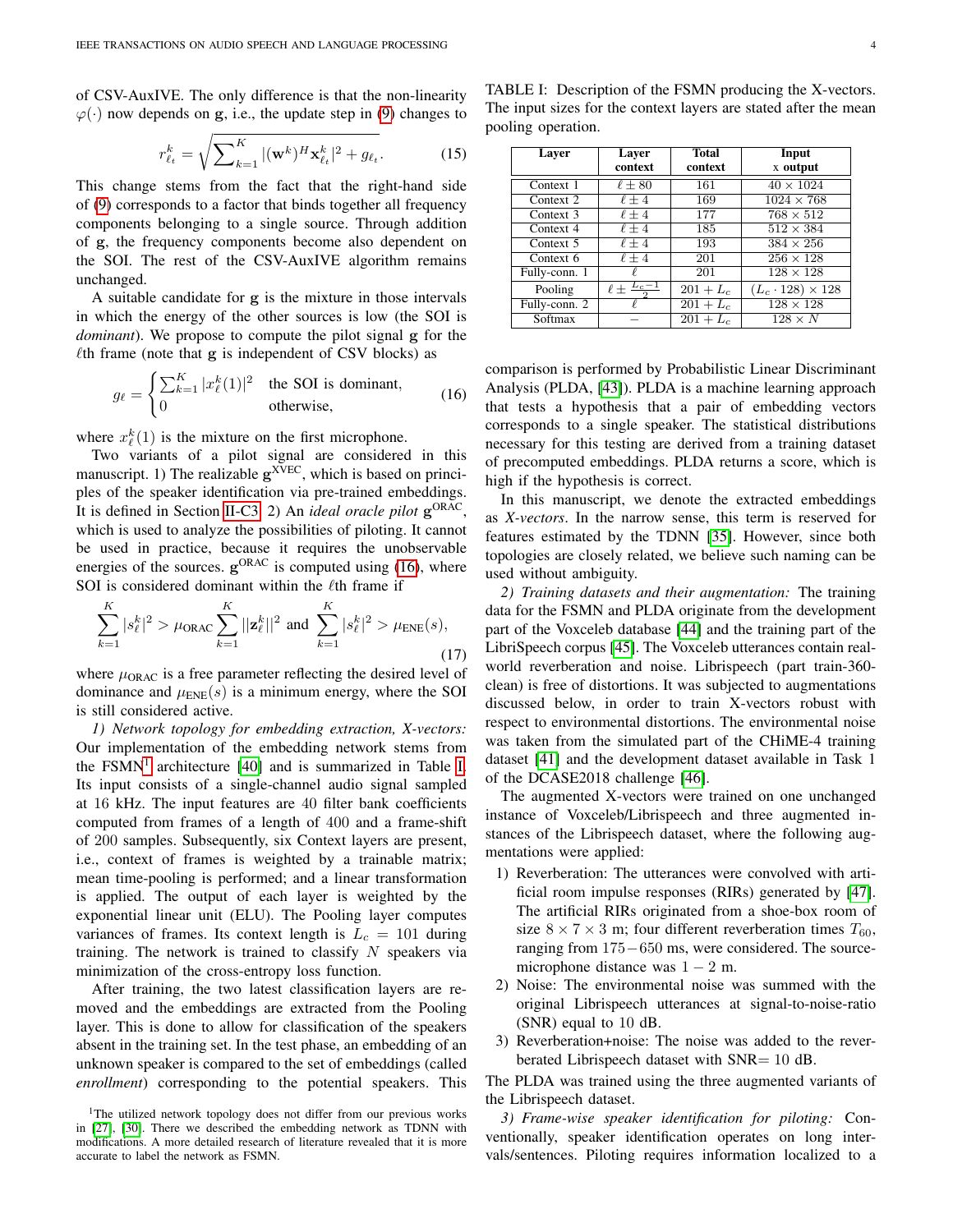short interval centered around the current frame. To obtain such a sequence of X-vectors, the input context of the TDNN is gradually shifted by a single frame. For each shift, an Xvector is computed based on pooling with a shortened context (e.g.,  $L_c = 11$ ). Moreover, speaker identification for piloting differs from the conventional one in the following aspects.

- <span id="page-4-2"></span>a) The identification is performed in the presence of crosstalk. However, only *the dominant speaker* is of interest.
- <span id="page-4-3"></span>b) Only the *identity/dominance of the SOI is important*; it must not be confused with any interfering speaker. However, substitution within the set of interferers is irrelevant because the pilot in [\(16\)](#page-3-1) is set to zero regardless of the identity of the interfering source.
- <span id="page-4-4"></span>c) The size of the enrollment set is significantly smaller. Conventionally, hundreds of speakers need to be distinguished. For the purposes of piloting, only several potential speakers (e.g., eighteen) are considered.

The short context of the Pooling layer and the aspect [a\)](#page-4-2) complicate the identification task, whereas the aspects [b\)](#page-4-3) and [c\)](#page-4-4) simplify it.

To perform frame-wise identification, PLDA scores  $M_{\ell}(\xi, \chi_{x_{\ell}})$  are computed. Here,  $\xi$  is the enrollment X-vector corresponding to one of the potential speakers and  $\chi_{x_\ell}$  is the X-vector computed using the context around the  $\ell$ th frame within the first channel of the mixture. The speaker with the highest  $M_\ell(\xi, \chi_{x_\ell})$  is the most distinctive from the perspective of the X-vectors and is also *assumed to be dominant* in the mixture. Validity of this assumption is experimentally verified in Section [III-D1.](#page-6-0)

Using the scores  $M_\ell(\xi, \chi_{x_\ell})$ , the *X-vector-based pilot*  $g^{XVEC}$  is computed according to [\(16\)](#page-3-1), where the SOI is considered dominant in the  $\ell$ th frame if

$$
M_{\ell}(\xi_s, \chi_{x_{\ell}}) > \max\{M_{\ell}(\xi_{z_j}, \chi_{x_{\ell}}), j = 1...J\} \text{ and}
$$
  

$$
M_{\ell}(\xi_s, \chi_{x_{\ell}}) > \mu_{\text{PLDA}}(\xi_s),
$$
 (18)

where  $\mathcal{E}_s$  denotes the X-vector corresponding to the SOI and  $\mu_{\text{PLDA}}(\xi_s)$  is the lowest PLDA score, where the SOI is still considered active. The variable  $\xi_{z_i}$  denotes the X-vector corresponding to the jth potential interfering speaker from the enrollment set containing the SOI and J other speakers. The properties and limitations of piloting are demonstrated experimentally in Section [III-D.](#page-6-1)

#### <span id="page-4-0"></span>*D. Non-intrusive assessment of extraction quality*

This Section proposes a non-intrusive criterion to assess whether the extraction of the SOI was successful. This criterion is based on the same X-vectors and PLDA as the piloting, i.e., no additional training is required.

The assessment represents the entire signal through a single PLDA score  $M(\xi_s, \cdot)$  independent of  $\ell$  (FSMN pooling context is set  $L_c = L$ ). As in conventional speaker identification, this score can be seen as a measure of similarity between the X-vector computed from the enrollment utterance of the SOI and an unknown test X-vector. When the SOI is active<sup>[2](#page-4-5)</sup>

<span id="page-4-5"></span><sup>2</sup>SOI is considered active in the test utterance when its PLDA score  $M(\xi_s, \cdot)$  is one of the highest compared to the other enrollment speakers.

<span id="page-4-7"></span>Algorithm 1 Deflation mechanism for CSV-AuxIVE using the extraction assessment. Variables  $\chi^i_\hat{s}$  and  $\chi^i_x$  denote X-vectors corresponding to the SOI estimate and the first channel of the mixture after  $i$  deflation steps.

| <b>Require:</b> Multi-channel mixture $x_{\ell}^{k}$ , X-vector FSMN, enroll-                                                       |
|-------------------------------------------------------------------------------------------------------------------------------------|
| ment set including the SOI, PLDA model                                                                                              |
| for $i \leftarrow 0, i < I$ do                                                                                                      |
| Extract $\hat{\mathbf{s}}_l^{k,i}$ from $\mathbf{x}_l^{k,i}$ using piloted CSV-AuxIVE                                               |
|                                                                                                                                     |
| if $M(\xi_s, \chi_s^i) > M(\xi_s, \chi_x^i)$ then<br>return $\hat{\mathbf{s}}_k^{k,i}$ {Extracted source is the SOI estimate}       |
| else                                                                                                                                |
| $\mathbf{x}_{\ell_t}^{k,i+1} \leftarrow$ Subtract $\hat{\mathbf{s}}_{\ell_t}^{k,i}$ from $\mathbf{x}_{\ell_t}^{k,i}$ using (19)     |
|                                                                                                                                     |
| if $M(\xi_s, \chi_x^i) > M(\xi_s^i, \chi_x^{i+1})$ then<br>return $\mathbf{x}_{\ell_t}^{k,i}$ {Reduced mixture is not closer to the |
| SOI, end the deflation                                                                                                              |
| else                                                                                                                                |
| {Continue the deflation}                                                                                                            |
| end if                                                                                                                              |
| end if                                                                                                                              |
| end for                                                                                                                             |
| <b>return</b> $\mathbf{x}_{\ell}^{k,i+1}$ {Maximum number of steps reached}                                                         |

in the test utterance, its score  $M(\xi_s, \cdot)$  is high; the presence of distortions decreases the similarity/score. Based on these observations, the *extraction assessment* is proposed:

Assessment (of extraction quality). *Having X-vectors for two variants of the same signal*[3](#page-4-6) *with an active SOI denoted by*  $\bm{\chi}_{\hat{s}_1},\bm{\chi}_{\hat{s}_2}; \textit{ if } M(\bm{\xi}_s,\bm{\chi}_{\hat{s}_1}) > M(\bm{\xi}_s,\bm{\chi}_{\hat{s}_2}) \textit{ then } \bm{\chi}_{\hat{s}_1} \textit{ corresponds}$ *to a superior estimate of the SOI in the sense of speech quality.*

The extraction assessment is experimentally validated in Section [III-E.](#page-8-0) The Section shows a strong linear dependence between increments in criteria measuring quality of speech and the PLDA score. The extraction assessment is used in the deflation process as a *decision mechanism*. It determines whether the extracted source is an estimate of the SOI or of an unwanted source (and deflation should be applied).

# <span id="page-4-1"></span>*E. Re-estimation of the SOI on extraction failure: deflation*

The deflation provides a mechanism to extract the SOI from mixtures in which the desired source is difficult to identify via pilot alone. This may happen, e.g., when the SOI is the weaker source and only a small number of frames with dominant SOI exist to form an efficient pilot.

The deflation is summarized in Algorithm [1](#page-4-7) and proceeds as follows. The first signal is extracted using the piloted CSV-AuxIVE. The extraction assessment is used to determine whether this signal represents a better estimate of the SOI than the original mixture. If so, the first signal is returned and the extraction ends. Otherwise, the first signal is subtracted from the mixture (on each CSV block) using least square projection. Using the assessment, the reduced mixture is compared to the original one. If the original mixture is chosen, the extraction ends (the deflation did not bring the mixture closer to the SOI).

<span id="page-4-6"></span><sup>3</sup>For example, the original mixture and the extracted signal.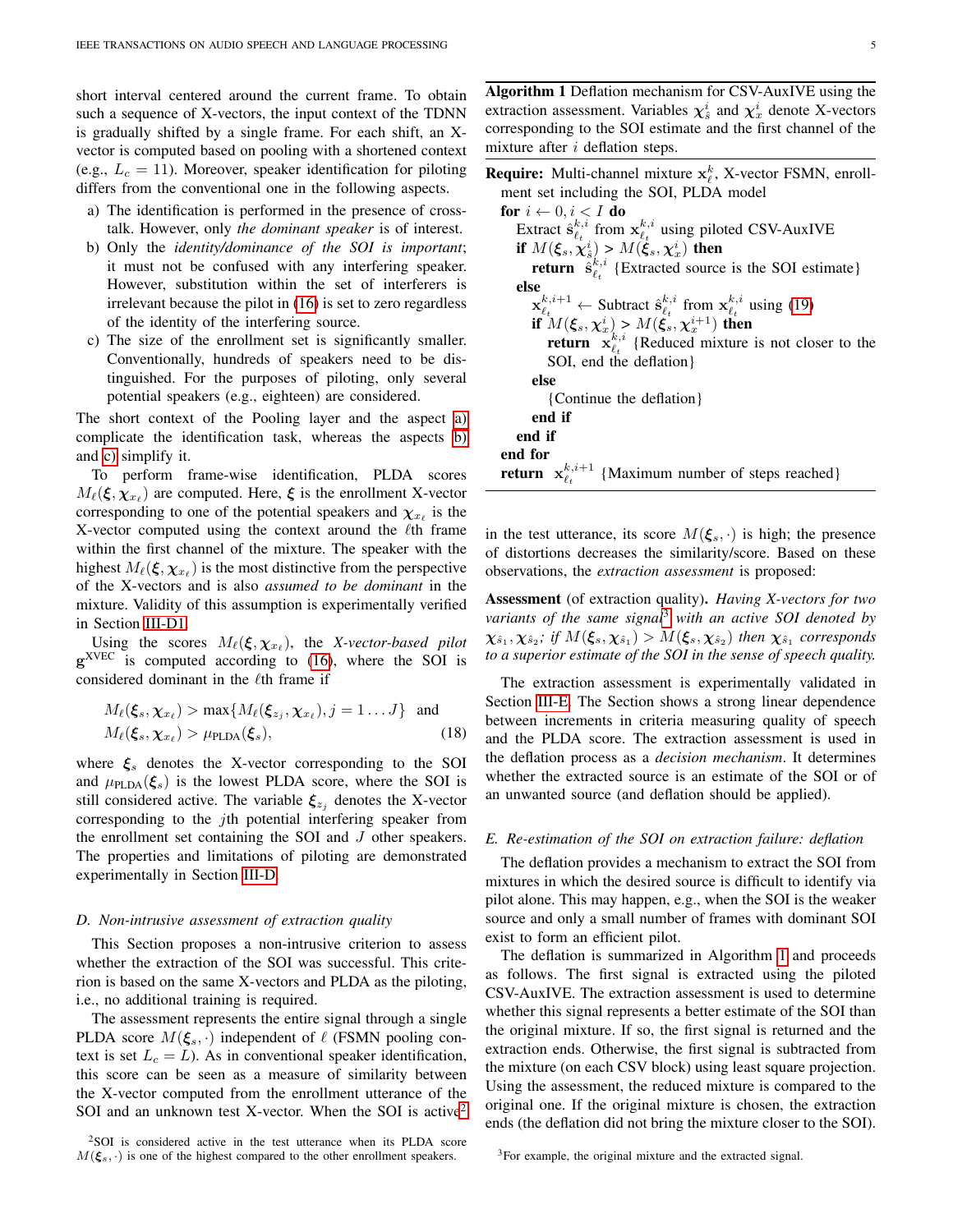If the reduced mixture is selected, the piloted CSV-AuxIVE is applied to it and the second signal is extracted. This process is repeated until an estimate of the SOI is found or until a predefined number I of deflation steps has been performed.

Let  $x_{\ell_t}^{k,i}$  and  $w^{k,i}$  denote the input mixture and the separating vector after  $i$  deflation steps, respectively. The reduced mixture  $x_{\ell_t}^{k,i+1}$  is obtained by the least square subtraction of the extracted signal  $\hat{\mathbf{s}}_{\ell_t}^{k,i} = (\mathbf{w}^{k,i})^H \mathbf{x}_{\ell_t}^{k,i}$  from  $\mathbf{x}_{\ell_t}^{k,i}$ . Let  $\mathbf{a}_t^{k,i}$  be the mixing vector after  $i$  deflation steps computed on the  $t$ th block via [\(12\)](#page-2-5). Due to the orthogonality of  $\mathbf{w}^{k,i}$  and  $\mathbf{a}^{k,i}_t$ , the subtraction is achieved through

<span id="page-5-1"></span>
$$
\mathbf{x}_{\ell_t}^{k,i+1} = \mathbf{D}^{k,i} (\mathbf{x}_{\ell_t}^{k,i} - \mathbf{a}_t^{k,i} (\mathbf{w}^{k,i})^H \mathbf{x}_{\ell_t}^{k,i}),
$$
(19)

where  $\mathbf{D}^{k,i}$  is a  $(d-i-1) \times (d-i)$  full row-rank matrix, reducing the dimension of  $\mathbf{x}_{\ell_t}^{k,i+1}$  by one compared to  $\mathbf{x}_{\ell_t}^{k,i}$ . This reduction needs to be applied to avoid rank deficiency of the "deflated" mixture. Matrix  $\mathbf{D}^{k,i}$  can be found via principal component analysis [\[48\]](#page-11-30) or can simply omit one element of  $\mathbf{x}_{\ell_t}^{k,i}.$ 

## III. EXPERIMENTS

<span id="page-5-0"></span>The following experiments pursue three goals. 1) The possibilities and limitations of piloting are investigated as a motivation for the proposed deflation. 2) The functionality of the proposed extraction assessment is analyzed. 3) The benefits of the deflation are demonstrated and the performance of the proposed extractor is compared to results published in the literature.

#### *A. Datasets*

The experiments are performed on the following three datasets, which contain various detrimental phenomena such as source movements, high reverberation and noise activity, transients or low energy of the SOI.

*1) Dynamic dataset:* The first dataset is an ad-hoc simulated one containing noisy recordings of two simultaneously active moving speakers (SOI and interfering source (IS)). The sources are located in a room of dimensions  $6 \times 6 \times 3$  m; reverberation times  $T_{60} \in \{100, 300, 600\}$  ms are considered. A linear array of five omni-directional microphones with spacings of 8 cm is placed close to the center of the room and rotated counter-clockwise by 45◦ . Both sources move on a half-circle around the array, the radius is 1.5 m for the SOI and 2 m for the IS. SOI performs a large angular movement in the left-hand half-plane and IS a small one in the righthand half-plane. A static directional noise source is located perpendicular to the microphone array axis to the right. The situation is depicted in Figure [1.](#page-7-0)

The speech (sampled at 16 kHz) originates from the test/development sets of CHiME-4; four potential speakers (F01, F06, M04, M05) are considered. The cafeteria noise used for directional noise originates from the QUT corpus [\[49\]](#page-11-31). Different utterances are concatenated to form 5 unique test signals of length 25 s for each speaker. The movements of SOI and positions of the static sources are simulated using the RIR generator [\[47\]](#page-11-29). One instance of the experiment (for one  $T_{60}$ value) thus consists of 300 mixtures (6 speaker combinations

 $\times$  2 speaker roles  $\times$  25 utterance combinations). The sources are mixed at an input signal-to-interference-ratio of 0 dB (SIR, ratio of energy of SOI and IS) and an input signal-to-noiseratio of 10 dB (SNR, ratio of all speech to noise energy).

*2) CHiME-4 dataset:* CHiME-4 dataset [\[41\]](#page-11-22) contains sixchannel real-world and simulated recordings of a single speaker active in a highly noisy environment. The dataset does not contain cross-talk; however, the real-world part contains a lot of microphone failures and transient noises. These nonspeech signals are occasionally extracted instead of SOI.

*3) Multi-channel Wall Street Journal - 2mix dataset:* The multi-channel version of the Wall Street Journal - 2mix dataset (MC-WSJ0-2mix, [\[2\]](#page-10-12)) is currently often used to compare speaker separation and extraction algorithms. The MC-WSJ0- 2mix dataset contains 3, 000 simulated mixtures recorded in a reverberant environment using a microphone array containing eight microphones. Each mixture contains two active speakers, i.e., there is 6, 000 extraction experiments in total. The sources are mixed with SIR between  $\langle -5, +5 \rangle$  dB. Some of the recordings are very short; their durations range from 1.6 s to 13.9 s. The recordings are highly reverberant ( $T_{60} \in \langle 200, 600 \rangle$  ms), and captured in rooms with variable dimensions. The topology of the microphone array is varying, as well as the sourcemicrophone distance, which is 1.3 m with 0.4 m standard deviation. The dataset does not contain environmental noise or source movements. The 8 kHz variant of the mixtures is used.

## *B. Evaluation measures and common settings*

The extraction is evaluated in terms of the following metrics. SIR and SDR are computed using BSS\_EVAL [\[50\]](#page-11-32). The perceptual quality of the extracted sources is quantified using the "perceptual evaluation of speech quality" (PESQ [\[51\]](#page-11-33)) or "short-time objective intelligibility measure" (STOI, [\[52\]](#page-11-34)). These metrics are evaluated over the entire signal lengths with the exception of the Dynamic dataset, for which (due to source movements) the measures are evaluated within intervals of length 1 s each and subsequently averaged.

When the extraction algorithm fails to track a moving SOI (the SOI moves out of the spatial focus of the method), the desired speech vanishes from the estimated signal. To measure this phenomenon, we also provide *the standard deviation* of the "SOI Attenuation" metric, defined as  $\sum_{k} |\hat{s}_{\ell}^{k}|^{2} / \sum_{k} |s_{\ell}^{k}|^{2}$ , where  $\hat{s}_{\ell}^{k}$  is the estimate of  $s_{\ell}^{k}$ . For a properly extracted moving SOI, this deviation should be close to zero and it increases if the gain of the desired speech fluctuates.

All the experiments have been performed without any adaptation of the algorithm or the FSMN network to a specific scenario. The enrollment set always consists of 1 minute of speech for each target speaker considered in the given scenario, augmented by reverberation as described in Section [II-C.](#page-2-1) The FSMN pooling context length is  $L_c = 11$ .

# *C. CSV model for extraction of a moving SOI*

This experiment is performed on the Dynamic dataset. It demonstrates the benefits of the CSV-model on mixtures with moving sources and the ability of  $g^{XVEC}$  to direct the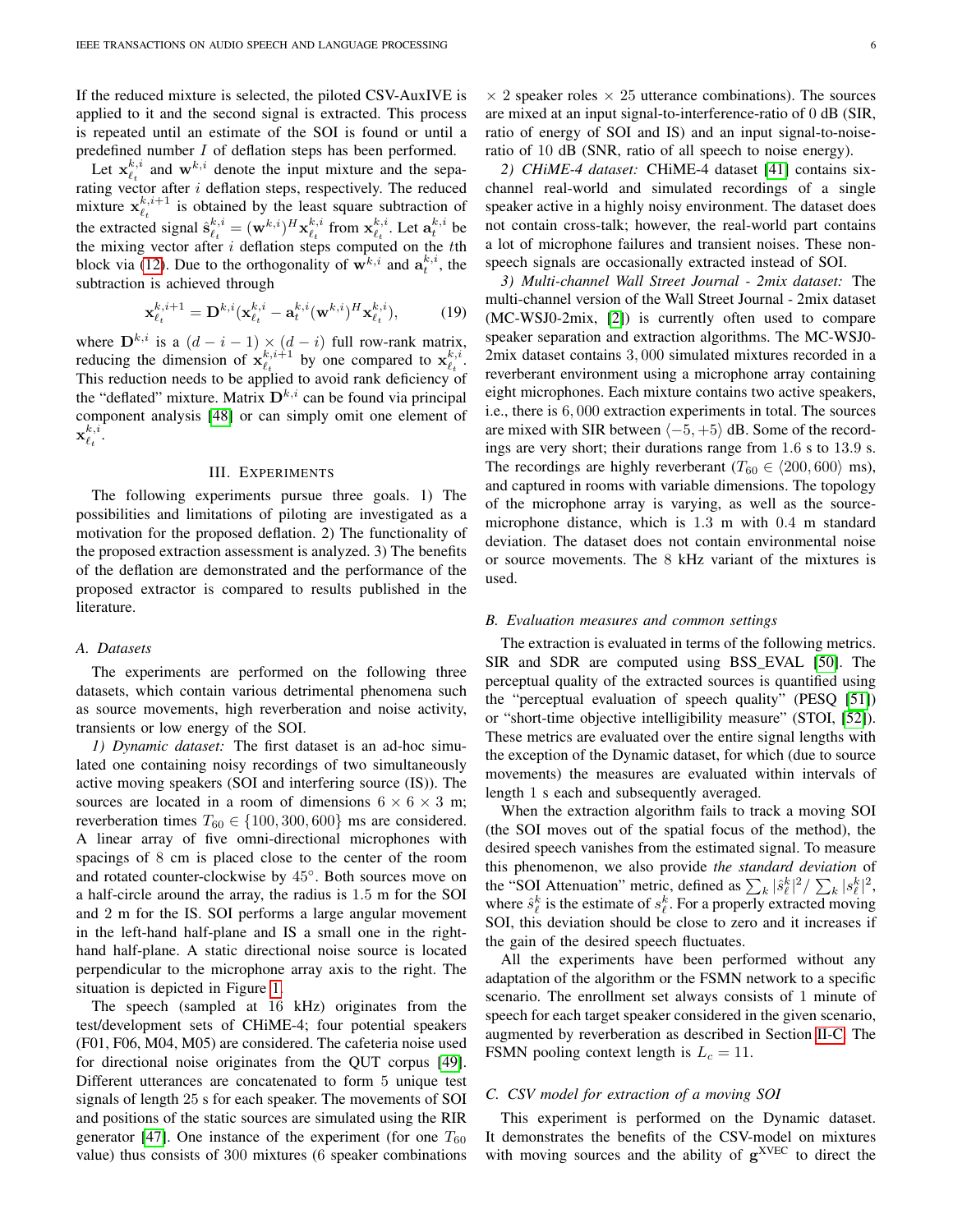| Method                               | Pilot                      | <b>iPESO</b> |                   |         | <b>SDR</b> [dB]   |                            | $iSIR$ $[dB]$ |       |                   | <b>Attenuation</b> |       |                   |                   |
|--------------------------------------|----------------------------|--------------|-------------------|---------|-------------------|----------------------------|---------------|-------|-------------------|--------------------|-------|-------------------|-------------------|
|                                      |                            | 100ms        | 300 <sub>ms</sub> | 600ms   | 100 <sub>ms</sub> | $\overline{300}$ ms 600 ms |               |       | 100ms 300ms 600ms |                    | 100ms | 300 <sub>ms</sub> | 600 <sub>ms</sub> |
| <b>FS-IVE</b>                        |                            | 0.32         | 0.05              | $-0.01$ | 7.96              | 0.19                       | $-2.58$       | 15.33 | 6.97              | 4.04               | 0.42  | 0.17              | 0.10              |
| <b>FS-IVE</b>                        | $\mathbf{g}^{\text{ORAC}}$ | 0.61         | 0.22              | 0.11    | 9.17              | 3.88                       | 0.98          | 19.72 | 13.31             | 9.72               | 0.32  | 0.19              | 0.12              |
| <b>FS-IVE</b>                        | $\mathbf{g}^{\text{XVEC}}$ | 0.51         | 0.14              | 0.04    | 8.40              | 2.45                       | $-1.21$       | 18.46 | 11.16             | 6.61               | 0.33  | 0.18              | 0.10              |
| $\overline{\text{C}}\text{SV}_{200}$ |                            | 0.49         | 0.11              | 0.02    | 9.01              | 1.35                       | $-1.72$       | 17.03 | 7.60              | 4.60               | 0.36  | 0.15              | 0.10              |
| $\mathrm{CSV}_{200}$                 | $g^{ORAC}$                 | 0.87         | 0.27              | 0.13    | 12.64             | 4.72                       | 1.29          | 22.01 | 13.29             | 9.64               | 0.25  | 0.13              | 0.10              |
| $\rm{CSV_{200}}$                     | $\mathbf{g}^{\text{XVEC}}$ | 0.76         | 0.20              | 0.06    | 11.36             | 3.37                       | $-0.61$       | 20.46 | 11.38             | 6.85               | 0.28  | 0.14              | 0.10              |
| $\overline{\text{BS-IVE}}_{200}$     |                            | 0.09         | $-0.00$           | $-0.07$ | 4.11              | 0.07                       | $-2.19$       | 12.50 | 6.53              | 4.17               | 0.32  | 0.18              | 0.14              |
| $BS-IVE200$                          | $g^{ORAC}$                 | 0.39         | 0.16              | 0.05    | 9.23              | 4.68                       | 1.60          | 19.34 | 13.54             | 9.92               | 0.26  | 0.17              | 0.14              |
| $BS-IVE200$                          | $\mathbf{g}^{\text{XVEC}}$ | 0.22         | 0.04              | $-0.05$ | 6.45              | 1.75                       | $-1.31$       | 15.69 | 9.25              | 5.69               | 0.28  | 0.17              | 0.13              |
| $\mathrm{CSV}_{800}$                 | $\mathbf{g}^{\text{XVEC}}$ | 0.52         | 0.15              | 0.03    | 8.17              | 2.25                       | $-1.38$       | 18.11 | 10.68             | 6.17               | 0.32  | 0.17              | 0.10              |
| $BS-IVE800$                          | $\mathbf{g}^{\text{XVEC}}$ | 0.42         | 0.11              | 0.00    | 7.79              | 2.38                       | $-1.06$       | 18.11 | 10.35             | 5.91               | 0.31  | 0.19              | 0.13              |
| $\rm{CSV_{50}}$                      | $\mathbf{g}^{\text{XVEC}}$ | 0.60         | 0.14              | 0.02    | 11.59             | 2.94                       | $-0.67$       | 17.63 | 8.47              | 4.45               | 0.16  | 0.11              | 0.10              |
| $BS-IVE50$                           | $\mathbf{g}^{\text{XVEC}}$ | 0.04         | $-0.03$           | $-0.10$ | 3.89              | 0.67                       | $-1.86$       | 11.83 | 7.63              | 4.85               | 0.23  | 0.15              | 0.12              |

<span id="page-6-2"></span>TABLE II: Dynamic dataset: the extraction performance of the CSV-AuxIVE (CSV $_{L_T}$ ), the static (FS-IVE) and the block-wise static (BS-IVE<sub>LT</sub>) IVE techniques. The subscript  $L_T$  denotes the number of frames within the analyzed block.

extraction towards the SOI. The results of CSV-AuxIVE are compared to the fully static (FS-IVE, [\[24\]](#page-11-23)) and the block-wise static (BS-IVE, [\[30\]](#page-11-11)) variants of AuxIVE.

CSV-AuxIVE and FS-IVE process the entire mixture as a single segment using 50 iterations. BS-IVE applies 5 iterations to each block of length  $L_T$  and shift  $L_T/4$  frames. The inner statistics in BS-IVE are accumulated using recursive forgetting with  $\alpha = 0.3$  (see [\[27\]](#page-11-8)). All these methods are initialized using the location of the SOI at the beginning of the recording; BS-IVE initializes the extraction at each block by the solution from the previous one. The NFFT length is 1, 024 and shift 200 samples. The threshold  $\mu_{ORAC} = 2$ .

All criteria in Table [II](#page-6-2) indicate that the pilot-guided methods extract the SOI more precisely than the methods relying on initialization (without any pilot). Due to the limited identification accuracy, the performance with  $g^{XVEC}$  is inferior to that with  $\mathbf{g}^{\text{ORAC}}$  (by 1.6 – 2.8 dB of iSIR). The CSV-AuxIVE achieves superior (or at least comparable) performance compared to its static or block-wise static counterparts. This is notable especially when  $g^{XVEC}$  is used. CSV-AuxIVE appears to be more robust than BS-IVE with respect to pilot inaccuracies.

The important parameter of CSV-AuxIVE/BS-IVE is the length of block  $L_T$ , which influences the compromise between adaptivity to movement and the amount of available data. Excessively long blocks (FS-IVE or BS-IVE $_{800}$ ) yield high iSIR and PESQ but also increase Attenuation compared to the suitable block length (BS-IV $E_{200}$ ). Using long blocks, the methods are unable to adapt well to the source movements and the SOI moves out of their spatial focus (the sound vanishes for certain time intervals).<sup>[4](#page-6-3)</sup> The increased Attenuation is observable for the  $\text{CSV}_{800}$  as well; the increase of iSIR/PESQ is, however, not present. The prolongation of inner blocks does not bring the advantage of more available data. Application of an insufficiently short block (50 frames) allows for good adaptation (low SOI Attenuation), but the overall IS suppression is deteriorating (low iSIR).

#### <span id="page-6-1"></span>*D. Properties and limitations of piloting*

This Section analyzes the accuracy of the frame-wise speaker identification and its influence on the extraction. Subsequently, the causes of pilot failures are discussed.

<span id="page-6-0"></span>*1) The frame-wise dominant speaker identification:* As a reference in this task, we use the identity of the speaker with the highest energy in the mixture. This energy is computed using the same context of frames as the pooling context of FSMN  $(L_c \in \{7, 11, 21\}, \text{ i.e., } \{9, 14, 26\} \text{ ms})$ . The most reverberant part ( $T_{60} = 600$  ms) of the Dynamic dataset is revisited. Multiple variants of this dataset are considered, each changing the input SIR  $\in \{-5, 0, 5, 10, 20\}$  dB and the input SNR  $\in \{0, 10, \infty\}$  dB. Markers in Figs. [2](#page-7-0) and [3](#page-7-0) correspond to the averaged accuracy over all mixtures in one such variant.

Let us first verify the assumption that the source with the highest PLDA score is also the dominant one in the mixture. Considering  $L_c = 11$  and the noiseless case, Fig. [2](#page-7-0) confirms our assumption with the accuracy ranging from  $59\% - 77\%$ . By definition of the pilot in [\(16\)](#page-3-1), the identity of the interfering speaker is irrelevant for g<sup>XVEC</sup>. The classification is thus simplified to a binary task whether the SOI or an arbitrary other source is dominant. Fig. [3](#page-7-0) shows that the accuracy of SOI dominance identification is 69% − 77%. The presence of noise decreases the accuracy to  $63\% - 73\%$ . The results of the extraction in the previous Section indicate that such accuracy leads to a functional g<sup>XVEC</sup>, which improves the performance of CSV-AuxIVE by iSIR= 2.3 dB over its nonpiloted counterpart. Utilization of g<sup>ORAC</sup> leads to another increase by 2.8 dB.

It might seem surprising that accuracy of SOI dominance identification is high despite the low SIR. This is caused by a low occurrence of frames with a dominant SOI (for SIR= −5 dB, only 28.5% of frames). The classifier is thus often correct when it assigns the frame to the easily classifiable interfering source with high energy.

A short context of the pooling layer  $L_c$  is required for the frame-wise identification. However, it deteriorates the accuracy due to the increased variability of the X-vectors (less data is available for the pooling). Figs. [2](#page-7-0) and [3](#page-7-0) indicate that this accuracy is, as expected, highest for  $L_c = 21$  and monotonically deteriorates with decreasing  $L_c$ . On the other

<span id="page-6-3"></span><sup>4</sup>Note that the Attenuation describes the vanishing of the SOI well for  $T_{60} \leq 300$  ms but fails to capture this phenomenon for more reverberant scenario. We can observe that this fact is due to the reverberation of the SOI, which is still present in the estimate even when the location (direct path) of the SOI lies outside of the spatial focus of the methods.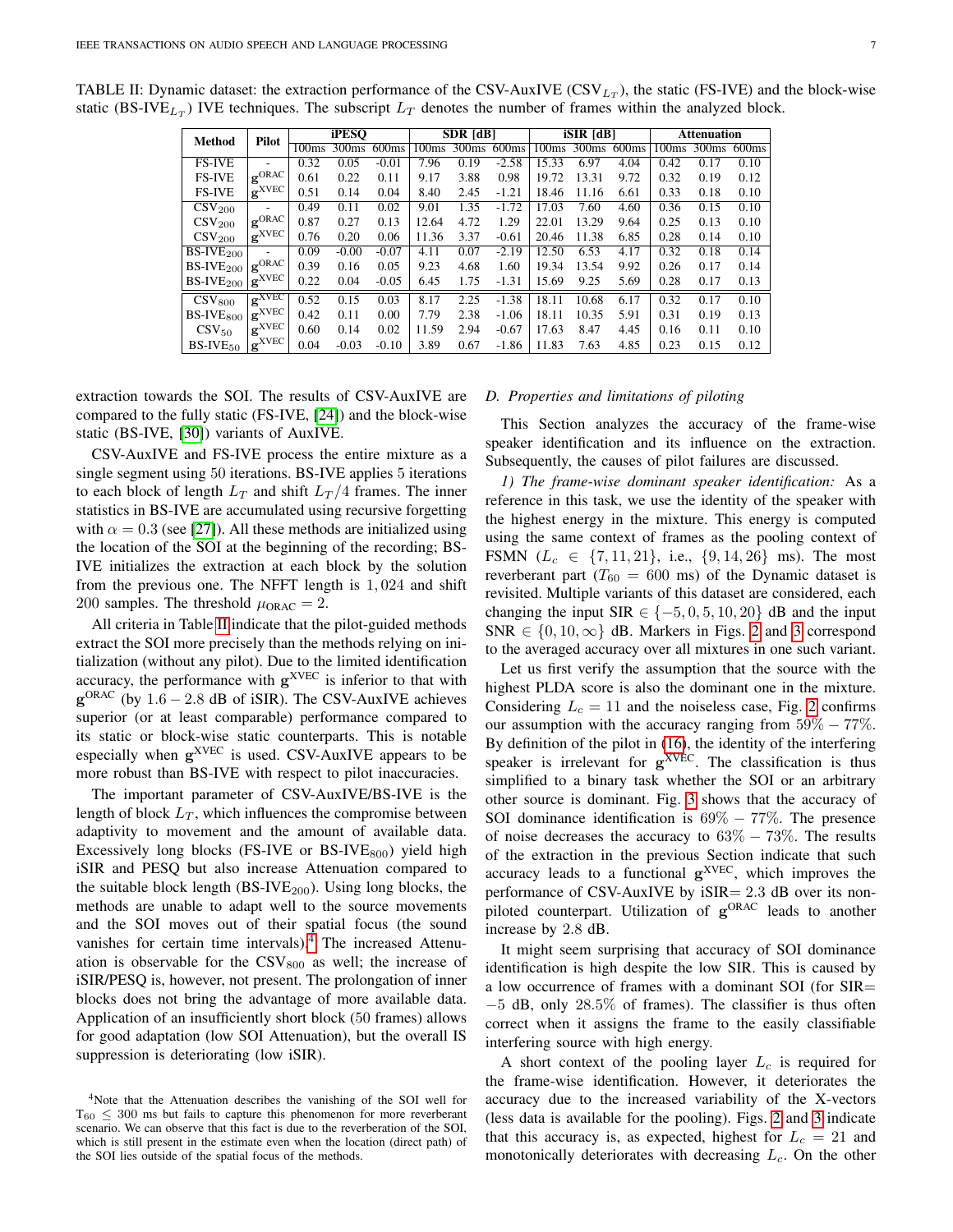<span id="page-7-0"></span>

Fig. 1: Source trajectories and locations for the Dynamic dataset.



Fig. 2: Accuracy in the task of the dominant speaker identification; each marker corresponds to a different SNR.

<span id="page-7-2"></span>

Fig. 4: Accuracy in the task of the SOI dominance identification with respect to language of speakers in the enrollment set;  $L_c = 11$  and each marker corresponds to a different SNR.

<span id="page-7-1"></span>TABLE III: Dynamic dataset: the extraction performance of piloted CSV-AuxIVE  $(L_T = 200)$  with respect to X-vector context  $L_c$ .

| Context |       | <b>SDR</b> [dB] |                                             | <b>iSIR</b> [dB] |                  |      |  |  |
|---------|-------|-----------------|---------------------------------------------|------------------|------------------|------|--|--|
| L.      |       |                 | 100ms 300ms 600ms 100ms 300ms 600ms         |                  |                  |      |  |  |
|         |       |                 | $11.37$ $3.38$ $-0.67$ $20.48$ $11.40$ 6.71 |                  |                  |      |  |  |
| 11      |       | 11.36 3.37      | $-0.61$                                     |                  | 20.46 11.38 6.85 |      |  |  |
| 21      | 11.19 | 3.18            | $-0.68$                                     |                  | 20.14 10.87      | 6.64 |  |  |

hand, Table [III](#page-7-1) shows that the long context  $L_c = 21$  achieves the worst extraction performance; the piloting is no longer well localized in time. As a compromise, context  $L_c = 11$  is utilized throughout this manuscript.

*2) Language dependence of the SOI identification:* The blind CSV-AuxIVE algorithm is language independent. However, piloting using  $g^{XVEC}$  is based on deep-learning and thus is designed to work on English language present in the training dataset. Its accuracy might deteriorate if applied to an unseen language. To quantify, this scenario compares the SOI identification/extraction achieved on English with results yielded on unseen Norwegian. It analyzes a slightly modified version of the Dynamic dataset. The original English speakers are replaced by four Norwegian (2 male and 2 female) originating in the NST speech database [\[53\]](#page-11-35).



Fig. 3: Accuracy in the task of the SOI dominance identification; each marker corresponds to a different SNR.

<span id="page-7-3"></span>TABLE IV: Dynamic dataset: the extraction performance with respect to spoken language (English or Norwegian); the language dependence of  $g^{XVEC}$ . The subscript  $L_T$  denotes the number of frames within the analyzed block.

| Method   Pilot                |                              | Lang. | iPESO             |                   |       | <b>SDR</b> [dB]  | <b>iSIR</b> [dB]  |       |  |
|-------------------------------|------------------------------|-------|-------------------|-------------------|-------|------------------|-------------------|-------|--|
|                               |                              |       | 100 <sub>ms</sub> | 600 <sub>ms</sub> |       | $100ms$ 600 $ms$ | 100 <sub>ms</sub> | 600ms |  |
| $\overline{\text{CSV}}_{200}$ |                              | Eng.  | 0.49              | 0.02              | 9.01  | $-1.72$          | 17.03             | 4.60  |  |
| $\vert$ CSV <sub>200</sub>    | $+$ <b>g</b> ORAC +          | Eng.  | 0.87              | 0.13              | 12.64 | 1.29             | 22.01             | 9.64  |  |
| $ CSV_{200} $                 | $\mathbf{g}^{\mathrm{XVEC}}$ | Eng.  | 0.76              | 0.06              | 11.36 | $-0.61$          | 20.46             | 6.85  |  |
| $\overline{\text{CSV}}_{200}$ |                              | Nor.  | 0.42              | $-0.01$           | 7.74  | $-2.65$          | 15.05             | 2.62  |  |
| $\text{CSV}_{200}$            | $\log_{10}$ ORAC             | Nor.  | 0.81              | 0.11              | 12.92 | 1.27             | 22.42             | 9.70  |  |
| $ CSV_{200} $                 | $\mathbf{g}^{\text{XVEC}}$   | Nor.  | 0.74              | 0.02              | 11.51 | $-1.06$          | 20.86             | 6.02  |  |

The results in Figure [4](#page-7-2) corroborate that X-vectors are slightly language dependent; the accuracy for Norwegian speakers is lower by about 4.5%. However, this does not influence the extraction performance much. The metrics in Table [IV](#page-7-3) indicate that the non-piloted extraction is slightly less accurate for the Norwegian dataset. This decrease does not stem from the language as such but it is caused by longer silences between Norwegian sentences. When the SOI is quiet, the non-piloted extractor tends to converge to an arbitrary active source. The utilization of a pilot completely removes this difference. The results for CSV-AuxIVE piloted via  $g^{XVEC}$ are comparable for both datasets (difference is lower than 1 dB iSIR and 0.5 dB SDR); the proposed method can thus be considered language independent in this experiment.

<span id="page-7-4"></span>*3) Limitations of the embedding-based piloting in low SIR scenarios:* By definition in [\(16\)](#page-3-1), the pilot is non-zero/active when the SOI is dominant in a subset of frames. This condition becomes difficult to fulfill when SIR is low. Let us demonstrate using mixtures in the Dynamic dataset. Considering three levels of  $SIR=\{20, 0, -5\}$  dB; the SOI is dominant in 93.2%, 48.3% and 28.5% of frames, respectively. For a low SIR, the potential support is limited, which weakens the guidance provided by the pilot.  $g^{XVEC}$  suffers from a further reduction of the support, because it incorrectly identifies a subset of the dominant frames. An extreme case of the pilot being equal to zero for all frames leads to non-piloted extraction (which, moreover, tends to extract the dominant interfering source).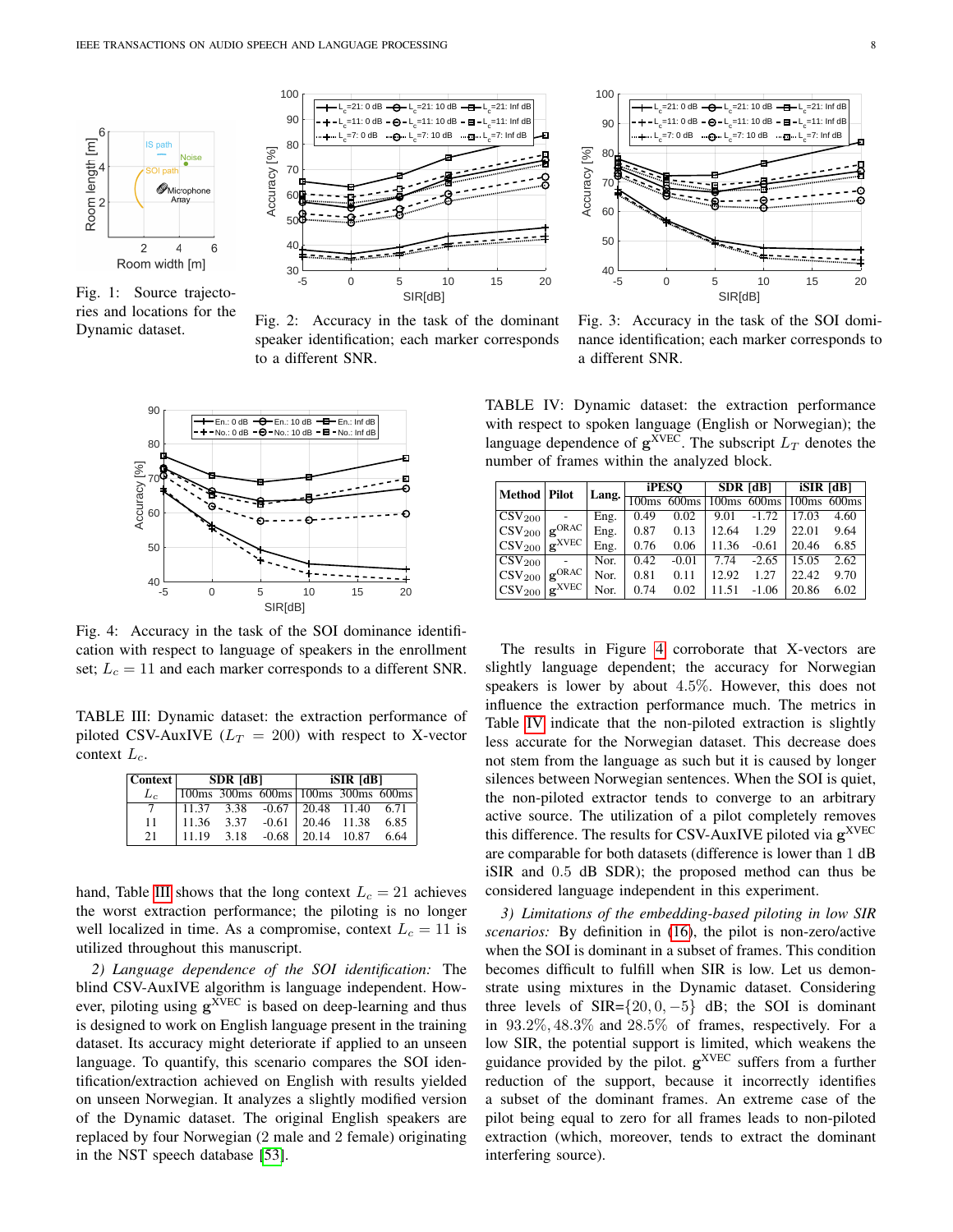<span id="page-8-1"></span>TABLE V: MC-WSJ0-2mix: the number of failed extraction cases (SDR <  $-2$  dB) for piloted CSV-AuxIVE using 4 channels.

| Pilot/deflation                        | <b>Failed cases</b> |
|----------------------------------------|---------------------|
| No pilot                               | 2986                |
| $\alpha$ XVEC                          | 680                 |
| $\mathbf{e}^{\text{XVEC}} +$ deflation | 58                  |
| $_{\text{C}}$ ORAC                     | 24                  |

The deflation approach provides a mechanism to alleviate these limitations. Let us demonstrate via an extraction experiment on MC-WSJ0-2mix dataset [\[2\]](#page-10-12). The dataset contains 3, 000 mixtures of two active speakers. Since each of the speakers can assume the role of the SOI, 6, 000 independent extractions can be performed. Let us observe the number of the failed extraction cases with respect to the type of the piloting in Table [V.](#page-8-1) The non-piloted CSV-AuxIVE fails in 2, 986 cases. It has no way to focus on a specific SOI and, in addition, fails to process several mixtures (output SDR is close to 0 dB).  $g^{XVEC}$  reduces the fail rate by about 77 % to 680 cases; in 440 of these mixtures, the SOI is the weaker source (input SDR< 0 dB). The deflation significantly reduces the number to 58 cases, which is comparable to the utilization of  $g^{ORAC}$ .

## <span id="page-8-0"></span>*E. Non-intrusive assessment of extraction quality*

In this Section, we verify whether the PLDA score can be used to select a superior SOI estimate within several available variants. The superiority is measured using the standard objective and perceptual metrics (SIR, SDR, STOI).

In this experiment, we use the simulated development part of CHiME-4, which contains 1, 640 sentences produced by 4 speakers. The CSV-AuxIVE with uniform initialization is applied to these recordings and stopped consecutively after  $\{0, 5, 10, 15, 20, 25\}$  iterations. For each utterance and each stop, the PLDA score  $M(\xi_s, \chi_{\hat{s}})$  and the metrics are evaluated. Subsequently, the differences with respect to the previous stop are computed, because the goal is to find the relationship between the change of  $M(\xi_s, \chi_{\hat{s}})$  and the change in metrics.

The differences plotted in Fig. [5](#page-8-2) indicate the existence of a linear dependence. The Pearson correlation coefficient reaches a value of 0.82 for STOI. From another perspective, the assessment can also be perceived as a binary classifier: given the increase/decrease of  $M(\xi_s, \chi_{\hat{s}})$ , we want to predict the respective change in the objective criterion. Table [VI](#page-8-3) shows that the classification accuracy is 72.7 % and 69.2 % for SIR and STOI, respectively. There are two types of error: 1) False positives  $(M(\xi_s, \chi_{\hat{s}}))$  increases, but the metrics decrease) are more serious and potentially lead us to selecting an interfering source. Fortunately, there is a negligible number of cases with significant deterioration, a decrease worse than 1dB in SIR happens only in 0.3% cases. 2) False negatives  $(M(\xi_s, \chi_{\hat{s}}))$ decreases, but criteria increase) potentially lead us to selecting of an inferior estimate. There is a 7.9% proportion of the cases exhibiting a significant decrease in SIR, but a rather low number of significant decreases in SDR and STOI (2.7% and 0.8% respectively). This indicates that the extraction

<span id="page-8-3"></span>TABLE VI: CHiME-4 (simulated development part): the evaluation of the proposed extraction assessment from the perspective of a binary classifier. Significant cases denote samples in which the erroneous increase/decrease in SIR/SDR is larger than 1dB or 0.01 in STOI.

|                                    | <b>SIR</b> | <b>SDR</b> | <b>STOI</b> |
|------------------------------------|------------|------------|-------------|
| Correlation coefficient [-]        | 0.64       | 0.74       | 0.82        |
| Accuracy[%]                        | 72.7       | 70.4       | 69.2        |
| False positives $\lceil \% \rceil$ | 5.7        | 15.3       | 20.2        |
| Significant false positives [%]    | 0.3        | 1.2        | 1.6         |
| False negatives $[\%]$             | 21.6       | 14.2       | 10.5        |
| Significant false negatives [%]    | 7.9        | 2.7        | 0.8         |

<span id="page-8-2"></span>

Fig. 5: CHiME-4 (simulated development part): dependency between the improvements of the objective criteria and the improvements of PLDA score.

assessment prefers solutions that are less distorted at the cost of lower noise attenuation.

# *F. Extraction via deflation on public datasets*

The following experiments provide comparison between results achieved by the proposed method and the results reported in the literature. The experiments also show benefits brought by deflation.

*1) Extraction of the SOI from noisy recordings with transients and microphone failures:* Piloting and deflation should not be necessary on CHiME-4 data since the recordings contain only one active speaker. However, the real-world part of CHiME-4 is sometimes distorted by transients and microphone failures. These signals behave like sources that are strongly non-Gaussian, which have wide areas of attraction in contrast functions of blind algorithms. Therefore, they are often extracted instead of speech. The piloting and deflation used in our method provide effective solutions for this phenomenon.

The enhancement via piloted CSV-AuxIVE is compared with two enhancers known to be very successful on the CHIME-4 data: BeamformIt [\[54\]](#page-11-36), a weighted delay-and-sum beamformer, which is used as a front-end algorithm in the original CHiME-4 baseline system. The Generalized Eigenvalue Beamformer (GEV) is a front-end solution proposed in [\[55\]](#page-11-37), [\[56\]](#page-11-38). The latter represents one of the most successful enhancers for CHiME-4. It relies on voice activity detection (VAD) via deep networks trained specifically for the CHiME-4 data. We utilize the feed-forward topology of the VAD (the training procedure was kindly provided to us by the authors of [\[55\]](#page-11-37)) and re-train the network using the training part of the CHiME-4 data.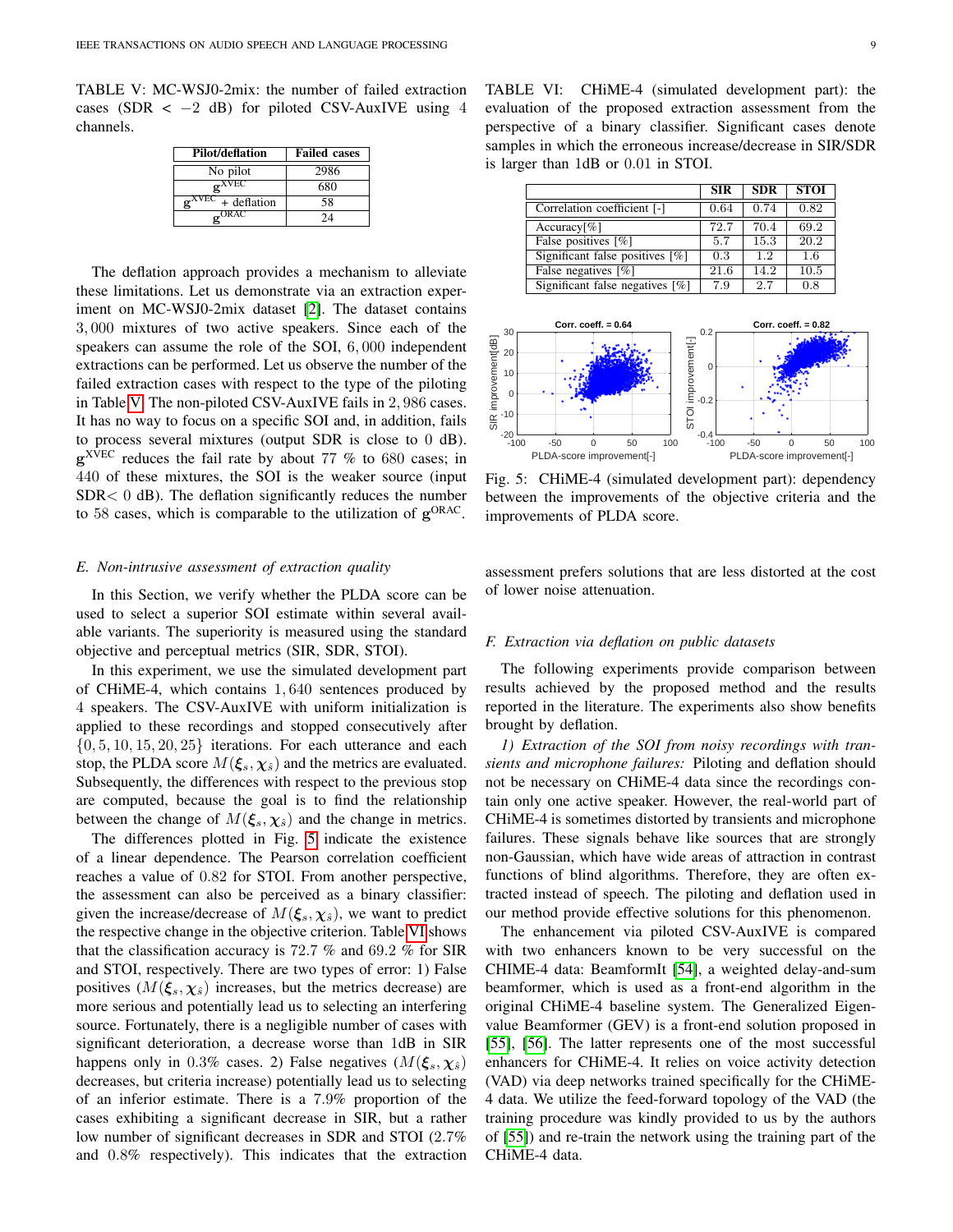<span id="page-9-0"></span>TABLE VII: WER [%] yielded on the real-world part of the CHiME-4 datasets. Mixture results are achieved using data from channel 5.

|             | Mix.<br>ch.5. | <b>Beam-</b><br>form- | <b>GEV</b> | <b>CSV</b> | <b>CSV</b><br>+pilot | <b>CSV</b><br>+pilot<br>$+$ defl. |
|-------------|---------------|-----------------------|------------|------------|----------------------|-----------------------------------|
| Dev.        | 9.8           | 5.8                   | 4.6        | 5.8        | 5.4                  | 5.4                               |
| <b>Test</b> | 19.9          | 11.5                  | $8.1\,$    | 9.9        | 9.5                  | 9.3                               |

Since the true references of the sources are not available for the real-world part of CHiME-4, the experiments are evaluated using the WER of the original baseline recognizer from [\[57\]](#page-11-39). All of the proposed methods are initialized by the relative transfer function estimator from [\[58\]](#page-11-40). CSV-AuxIVE performs 5 iterations in the STFT domain with an FFT length of 512, hop-size of 200 (the shift of the FSMN network) and applied Hamming window; the sampling frequency is 16 kHz. The length of the CSV-AuxIVE block is 2 seconds ( $L_T = 160$ frames). The enrollment set for piloting contains 8 speakers; respective speech signals originate from the simulated development part of CHiME-4.

The results in Table [VII](#page-9-0) indicate that the WER of CSV-AuxIVE<sup>[5](#page-9-1)</sup> is lowered by using piloting and further using deflation. This is in agreement with the discussion presented in Section [III-D3:](#page-7-4) namely, the piloting significantly reduces the number of diverged cases and the deflation allows for reestimation of the SOI when the piloting fails. The proposed method yields lower WER values compared to BeamformIt but is still outperformed by GEV. Nevertheless, GEV is a technique specifically tailored to CHiME-4 due to datasetspecific VAD and is limited to enhancement of recordings without cross-talk. In contrast, the proposed technique is, without adaptation, applicable to both speech enhancement and extraction. Even without piloting, CSV-AuxIVE achieves results approaching those of GEV without a need for training.

*2) Extraction of the SOI from cross-talk in a reverberant environment:* The following experiment compares the performance of the proposed method on the MC-WSJ0-2mix dataset to the results reported in the literature. The competing methods can be divided into three groups: 1) Oracle methods representing ideal extractors. These methods cannot be used in practice as they utilize information that is normally not available. 2) Methods based on machine learning (ML), which rely on the existence of a scenario-specific training dataset. 3) Blind source separation/extraction methods, which exploit spatial information extracted from the multi-channel mixture.

For ML-based methods, we consider approaches that perform both the SOI identification and estimation. For blind approaches, the literature usually presents methods performing a complete separation (BSS). Here, all sources in the mixture are estimated and the SOI is subsequently identified among them in an oracle manner (for the evaluation). In contrast, the piloted CSV-AuxIVE only extracts (BSE) the SOI.

The oracle approaches are represented by the 1) multichannel Wiener filter (MCWF), which uses the oracle covari-

<span id="page-9-4"></span>

| Approach                                                   | Chan.          | Tr.            | Sepa-      | Spk.  | SDR  |
|------------------------------------------------------------|----------------|----------------|------------|-------|------|
|                                                            | num.           | data           | ration     | id.   | [dB] |
|                                                            |                | [hrs.]         |            |       |      |
| Mixture                                                    |                |                |            | ٠     | 0.2  |
| <b>MCWF</b>                                                | $\overline{2}$ | ä,             | Orac.      | Orac. | 9.0  |
| <b>MCWF</b>                                                | 4              | $\overline{a}$ | Orac.      | Orac. | 13.4 |
| TasNet [3]                                                 | $\overline{c}$ | 50             | ML         | ML    | 8.4  |
| FD-SpkBeam [13]                                            | 2              | 50             | ML         | ML    | 7.9  |
| TD-SpkBeam-Orig. [13]                                      | $\overline{2}$ | 50             | ML         | ML    | 11.5 |
| TD-SpkBeam-Ext. [22]                                       | 2              | 50             | ML         | ML    | 12.9 |
| ILRMA <sup>[11]</sup>                                      | $\overline{2}$ |                | <b>BSS</b> | Orac. | 5.9  |
| <b>GCC-NMF [18]</b>                                        | $\overline{2}$ |                | <b>BSS</b> | Orac. | 2.7  |
| <b>MESSL</b> [19]                                          | $\overline{2}$ | -              | <b>BSS</b> | Orac. | 3.3  |
| $\text{CSV}_{160} + \text{g}^{\text{ORAC}}$                | $\overline{c}$ |                | BSE        | Orac. | 5.4  |
| $\overline{\text{FS-IVE+g}}^{\text{XVEC}} + \text{defl.}$  | $\overline{2}$ | $\overline{a}$ | <b>BSE</b> | ML    | 4.5  |
| $\text{CSV}_{160} + \text{g}^{\text{XVEC}} + \text{defl.}$ | $\overline{2}$ |                | <b>BSE</b> | ML    | 4.1  |
| <b>ILRMA</b> [11]                                          | $\overline{4}$ |                | <b>BSS</b> | Orac. | 7.6  |
| <b>GLOSS</b> [20]                                          | 4              |                | <b>BSS</b> | Orac. | 9.3  |
| $\overline{\text{CSV}_{160}+\text{g}^{\text{ORAC}}}$       | $\overline{4}$ | $\overline{a}$ | <b>BSE</b> | Orac. | 9.6  |
| $\overline{FS\text{-}IVE+g}^{\text{XVEC}}+\text{defl.}$    | 4              | $\overline{a}$ | <b>BSE</b> | ML    | 7.7  |
| $\text{CSV}_{160} + \text{g}^{\text{XVEC}} + \text{defl.}$ | $\overline{4}$ |                | <b>BSE</b> | ML    | 7.8  |
| $\overline{\text{CSV}}_{160} + \textbf{g}^{\text{XVEC}}$   | $\overline{4}$ |                | <b>BSE</b> | ML    | 6.0  |

ance matrix of the target speech and constitutes the upper boundary for the extraction based on spatial filtering. The machine learning-based separation is represented by: 2) TasNet from [\[3\]](#page-10-14), which is based on a convolutional topology performing full separation in the time domain; subsequently, the SOI is selected via speaker identification. 3) The frequency (FD) and time domain (TD) variants of SpeakerBeam [\[13\]](#page-10-4), [\[22\]](#page-11-5), which perform speaker extraction based on an enrollment utterance. Blind methods are represented by 4) masking-based binaural MESSL [\[19\]](#page-11-2), 5) binaural GCC-NMF [\[18\]](#page-11-1) based on nonnegative matrix factorization, 6) consistent ILRMA from [\[11\]](#page-10-15), 7) GLOSS [\[20\]](#page-11-3) using sparsity-based spectral masking and single-channel post-filter and 8) static auxiliary function-based independent vector extraction FS-IVE [\[24\]](#page-11-23).

These methods are evaluated in terms of SDR implemented in the BSS\_EVAL toolbox [\[50\]](#page-11-32). CSV-AuxIVE operates in the STFT domain with an FFT length of 1, 000, a hop-size of 100 (the shift of the FSMN network), and an applied Hamming window; the sampling frequency is 8 kHz. The length of the CSV-AuxIVE block is 2 seconds. The enrollment set contains 18 speakers; the X-vectors are computed using unused sentences from the original WSJ0 dataset. For the extraction, only the identity of the SOI (not the IS) is known. The publicly available implementation<sup>[6](#page-9-2)</sup> of consistent ILRMA [\[11\]](#page-10-15) is used. ILRMA (using  $100$  iterations) and MCWF<sup>[7](#page-9-3)</sup> were applied in the STFT domain with window length of 1024 and hop-size 512 samples. The results for TasNet were taken over from [\[13\]](#page-10-4); for MESSL and GCC-NMF, they were found in [\[2\]](#page-10-12). The other results originate from their respective references.

<span id="page-9-1"></span><sup>5</sup>Slightly different WER of CSV-AuxIVE was reported in [\[28\]](#page-11-9); it is caused by a different FFT frame-shift and the number of performed iterations.

<span id="page-9-3"></span><span id="page-9-2"></span><sup>6</sup>https://github.com/d-kitamura/ILRMA

<sup>7</sup>Different results of MCWF reported in [\[2\]](#page-10-12) are caused by a short STFT length of 256 used there.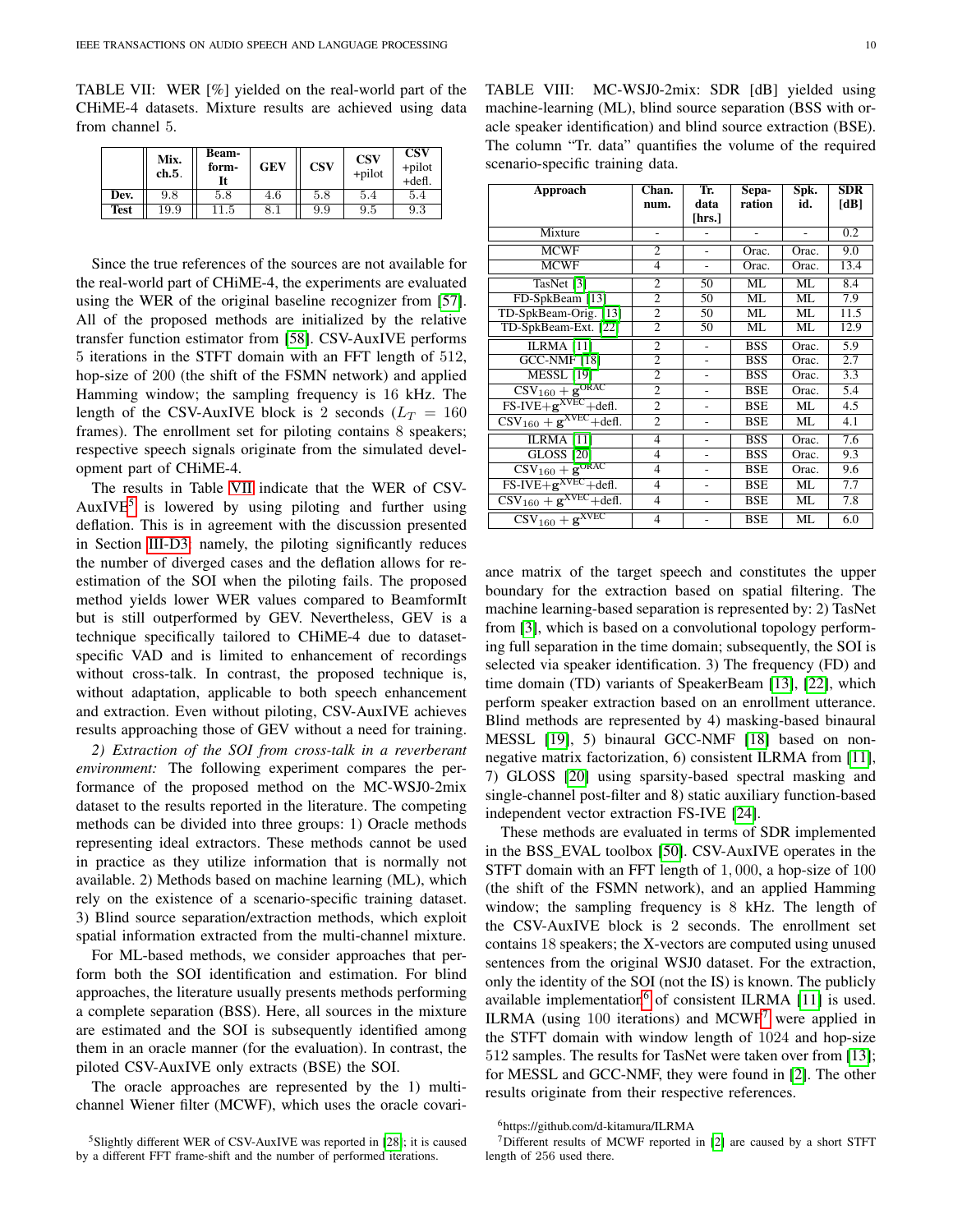Restricting the methods to two channels, the results presented in Table [VIII](#page-9-4) show that the ML-based spatial+spectral filtering outperforms the blind spatial filtering by a large margin. The supervised methods are even comparable to oracle MCWF using two/four microphones. This is possible due to the existence of a strictly matching training part of the MC-WSJ0-2mix dataset. In this setting, CSV-AuxIVE with  $g<sup>XVEC</sup>$ and deflation outperforms MESSL and GCC-NMF. Using g<sup>ORAC</sup>, CSV-AuxIVE yields SDR comparable to ILRMA.

The two-channel setting is, however, arguably unfair for blind methods relying solely on spatial diversity of the sources. Utilization of four channels increases the SDR for all blind methods. Using  $g^{XVEC}$ , deflation and 4 microphones, CSV-AuxIVE is comparable to ML-based FD-SpeakerBeam and blind ILRMA performing full separation. Using  $g^{ORAC}$ , CSV-AuxIVE achieves results comparable to GLOSS. The results confirm that CSV-AuxIVE coincides with FS-IVE if the mixed sources are static. The best performance overall is achieved by the variants of TD-SpeakerBeam, which approach the oracle MCWF using 4 channels.

Concerning the benefits of deflation, the failures of  $g^{XVEC}$ (discussed in Section [III-D3\)](#page-7-4), caused by a weak SOI activity and limited classification accuracy, deteriorate significantly the average SDR. Considering 4 microphones, CSV-AuxIVE using g<sup>XVEC</sup> yields SDR lower by 3.6 dB compared to CSV-AuxIVE using g<sup>ORAC</sup>. The deflation partly alleviates this issue and increases the average SDR by 1.8 dB.

## IV. CONCLUSIONS

<span id="page-10-13"></span>This manuscript presents a blind target speech extraction approach (CSV-AuxIVE), guided towards the desired source by the supervised speaker identification. The estimation of the SOI is ensured through two techniques: the piloting and the successive deflation of the multi-source mixture. Evaluation of the proposed approach leads to the following conclusions: 1) The presented frame-wise SOI identification applied to mixtures exhibits accuracy of 67% in highly reverberated and noisy scenarios ( $T_{60} = 600$  ms and SIR = 0 dB). 2) This accuracy is sufficient to form an efficient pilot to direct the extraction in most scenarios. However, the embeddingbased piloting fails when the mixture contains a small number of frames where the SOI is dominant, such as when the activity of the SOI is short and has a low energy level. These cases can be remedied using successive deflation of the mixture along with the re-estimation of the SOI. 3) The proposed non-intrusive assessment of extraction quality can successfully be used as a decision mechanism to determine whether the deflation should be applied. It is strongly correlated with the objective/perceptual criteria used to evaluate quality of speech; the Pearson coefficient between PLDA score and STOI improvements reaches a value of 0.82. 4) The procedure as a whole is language independent. The accuracy of the speaker identification deteriorates slightly for an unseen language, but this has negligible effect on the extraction. 5) The CSV-AuxIVE achieves more precise extraction compared to the blind block-wise static approach for mixtures of moving sources. On mixtures of static sources, the piloted CSV-AuxIVE is comparably accurate to competing blind approaches performing full separation followed by the oracle source identification. 6) The proposed approach achieves a lower performance compared to the state-of-theart machine learning-based algorithms, as observed on widely known CHiME-4 and MC-WSJ0-2mix datasets. On the other hand, it does not require any scenario-specific training data or adaptation procedures.

## REFERENCES

- <span id="page-10-0"></span>[1] D. Wang and J. Chen, "Supervised speech separation based on deep learning: An overview," *IEEE/ACM Transactions on Audio, Speech, and Language Processing*, vol. 26, no. 10, pp. 1702–1726, 2018.
- <span id="page-10-12"></span>[2] Z.-Q. Wang, J. Le Roux, and J. R. Hershey, "Multi-channel deep clustering: Discriminative spectral and spatial embeddings for speakerindependent speech separation," in *2018 IEEE International Conference on Acoustics, Speech and Signal Processing (ICASSP)*. IEEE, 2018, pp. 1–5.
- <span id="page-10-14"></span>[3] Y. Luo and N. Mesgarani, "Conv-tasnet: Surpassing ideal time– frequency magnitude masking for speech separation," *IEEE/ACM transactions on audio, speech, and language processing*, vol. 27, no. 8, pp. 1256–1266, 2019.
- [4] M. Togami, "End to end learning for convolutive multi-channel wiener filtering," in *2021 IEEE International Conference on Acoustics, Speech and Signal Processing (ICASSP)*. IEEE, 2021, pp. 8032–8036.
- <span id="page-10-1"></span>[5] C. Boeddeker, W. Zhang, T. Nakatani, K. Kinoshita, T. Ochiai, M. Delcroix, N. Kamo, Y. Qian, and R. Haeb-Umbach, "Convolutive transfer function invariant sdr training criteria for multi-channel reverberant speech separation," in *2021 IEEE International Conference on Acoustics, Speech and Signal Processing (ICASSP)*. IEEE, 2021, pp. 8428–8432.
- <span id="page-10-2"></span>[6] E. Vincent, T. Virtanen, and S. Gannot, *Audio Source Separation and Speech Enhancement*. Wiley Publishing, 2018.
- <span id="page-10-7"></span>[7] T. Kim, H. T. Attias, S.-Y. Lee, and T.-W. Lee, "Blind source separation exploiting higher-order frequency dependencies," *IEEE transactions on audio, speech, and language processing*, vol. 15, no. 1, pp. 70–79, 2006.
- <span id="page-10-8"></span>[8] R. Scheibler and M. Togami, "Surrogate source model learning for determined source separation," in *2021 IEEE International Conference on Acoustics, Speech and Signal Processing (ICASSP)*. IEEE, 2021, pp. 176–180.
- <span id="page-10-9"></span>[9] K. Sekiguchi, Y. Bando, A. A. Nugraha, M. Fontaine, and K. Yoshii, "Autoregressive fast multichannel nonnegative matrix factorization for joint blind source separation and dereverberation," in *2021 IEEE International Conference on Acoustics, Speech and Signal Processing (ICASSP)*. IEEE, 2021, pp. 511–515.
- <span id="page-10-10"></span>[10] D. Kitamura, N. Ono, H. Sawada, H. Kameoka, and H. Saruwatari, "Determined blind source separation unifying independent vector analysis and nonnegative matrix factorization," *IEEE/ACM Transactions on Audio, Speech, and Language Processing*, vol. 24, no. 9, pp. 1626–1641, 2016.
- <span id="page-10-15"></span>[11] D. Kitamura and K. Yatabe, "Consistent independent low-rank matrix analysis for determined blind source separation," *EURASIP Journal on Advances in Signal Processing*, vol. 2020, no. 1, pp. 1–35, 2020.
- <span id="page-10-3"></span>[12] T. Nakashima, R. Scheibler, M. Togami, and N. Ono, "Joint dereverberation and separation with iterative source steering," in *2021 IEEE International Conference on Acoustics, Speech and Signal Processing (ICASSP)*. IEEE, 2021, pp. 216–220.
- <span id="page-10-4"></span>[13] M. Delcroix, T. Ochiai, K. Zmolikova, K. Kinoshita, N. Tawara, T. Nakatani, and S. Araki, "Improving speaker discrimination of target speech extraction with time-domain speakerbeam," in *2020 IEEE International Conference on Acoustics, Speech and Signal Processing (ICASSP)*. IEEE, 2020, pp. 691–695.
- <span id="page-10-11"></span>[14] M. Ge, C. Xu, L. Wang, E. S. Chng, J. Dang, and H. Li, "Multi-stage speaker extraction with utterance and frame-level reference signals," in *2021 IEEE International Conference on Acoustics, Speech and Signal Processing (ICASSP)*. IEEE, 2021, pp. 6109–6113.
- <span id="page-10-5"></span>[15] M. Delcroix, K. Zmolikova, T. Ochiai, K. Kinoshita, and T. Nakatani, "Speaker activity driven neural speech extraction," in *2021 IEEE International Conference on Acoustics, Speech and Signal Processing (ICASSP)*. IEEE, 2021, pp. 6099–6103.
- <span id="page-10-6"></span>[16] A. Hyvärinen, J. Karhunen, and E. Oja, *Independent Component Analysis*. John Wiley & Sons, 2001.